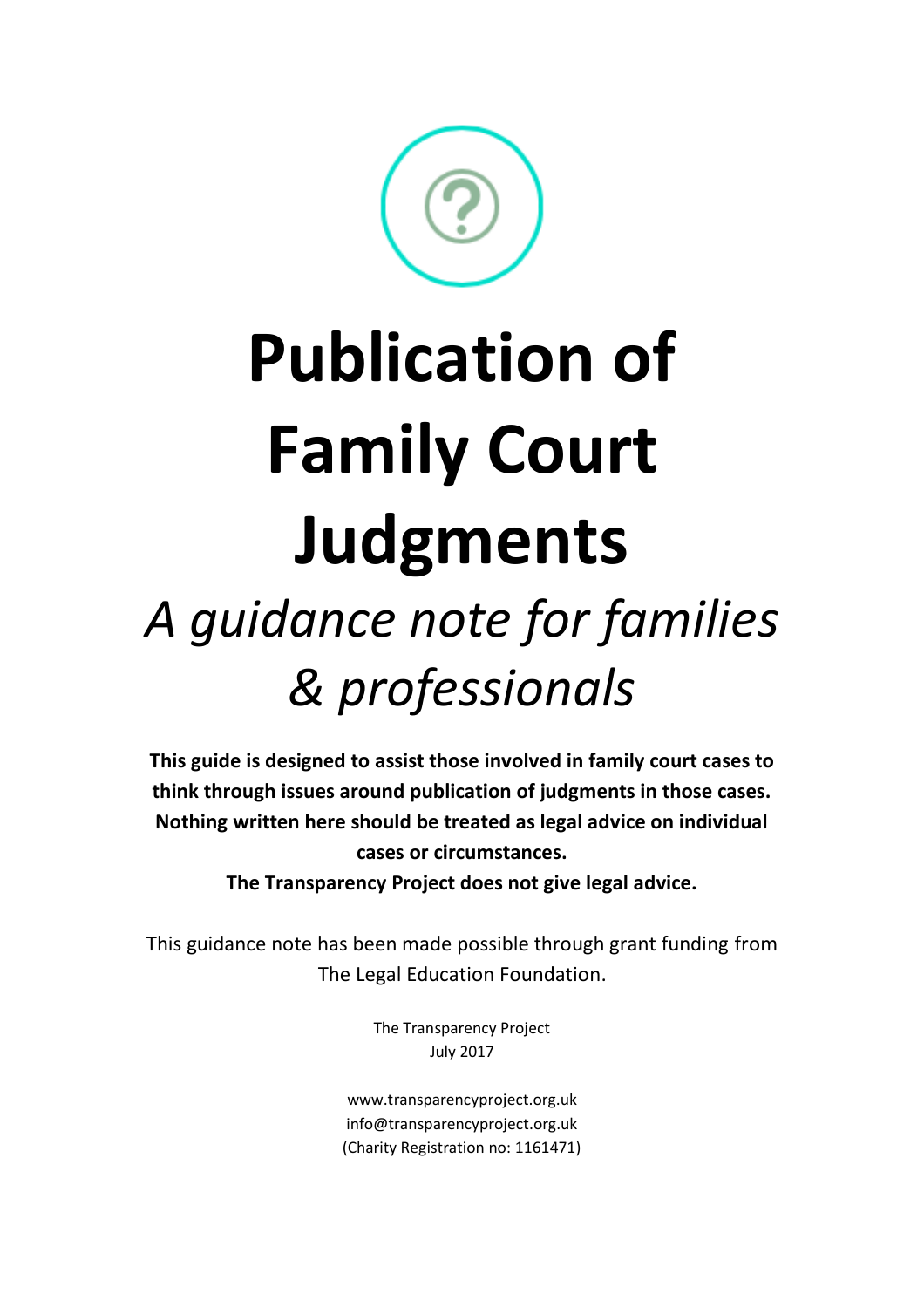# **CONTENTS**

|                                         |                                                               | <b>INTRODUCTION</b> |                                                                  | 4  |
|-----------------------------------------|---------------------------------------------------------------|---------------------|------------------------------------------------------------------|----|
|                                         | What is this guide about and who is it for?                   |                     |                                                                  | 4  |
|                                         |                                                               |                     | Aims of the guide                                                | 5  |
|                                         |                                                               | Context             |                                                                  | 6  |
|                                         | $\bullet$                                                     | Format              |                                                                  | 7  |
|                                         |                                                               | Sources             |                                                                  | 8  |
|                                         |                                                               |                     | Updates & amendments                                             | 8  |
|                                         |                                                               |                     | When should I start thinking about publication?                  | 8  |
| 1.                                      |                                                               |                     | <b>PART 1 - SHOULD THE JUDGMENT IN MY CASE BE PUBLISHED?</b>     | 10 |
|                                         |                                                               |                     | 1.1. Possible down sides of publication                          | 10 |
|                                         |                                                               |                     | 1.2. Possible reasons to publish                                 | 11 |
| 1.3. Reporting restrictions and rubrics |                                                               |                     | 12                                                               |    |
| 1.4. What if anonymisation goes wrong?  |                                                               |                     | 14                                                               |    |
|                                         | 1.5. What does the law say about publishing family judgments? |                     |                                                                  | 16 |
|                                         |                                                               |                     | 1.5.1. The open justice principle                                | 16 |
|                                         |                                                               |                     | 1.5.2. Public interest                                           | 16 |
|                                         |                                                               | 1.5.3.              | <b>Balancing relevant rights</b>                                 | 18 |
|                                         |                                                               |                     | 1.5.4. The individual child's best interests                     | 19 |
|                                         |                                                               |                     | 1.5.5. Anonymisation and naming decisions                        | 19 |
|                                         |                                                               | 1.5.6.              | Naming experts and professionals                                 | 19 |
|                                         |                                                               | 1.5.7.              | Risk of identification (even of children) is no automatic bar to |    |
|                                         | publication                                                   |                     |                                                                  | 19 |
|                                         |                                                               |                     | 1.6. What the Judges' Guidance says about publishing judgments   | 20 |
|                                         |                                                               |                     | 1.7. What actually happens in practice?                          | 21 |
|                                         |                                                               |                     | 1.8. What if I don't want the judgment published?                | 23 |
|                                         |                                                               |                     | 1.9. What if I do want the judgment published?                   | 25 |
|                                         | 1.10.                                                         |                     | Who pays for the costs of a transcript of judgment?              | 25 |
|                                         | 1.11.                                                         |                     | Other things to think about                                      | 26 |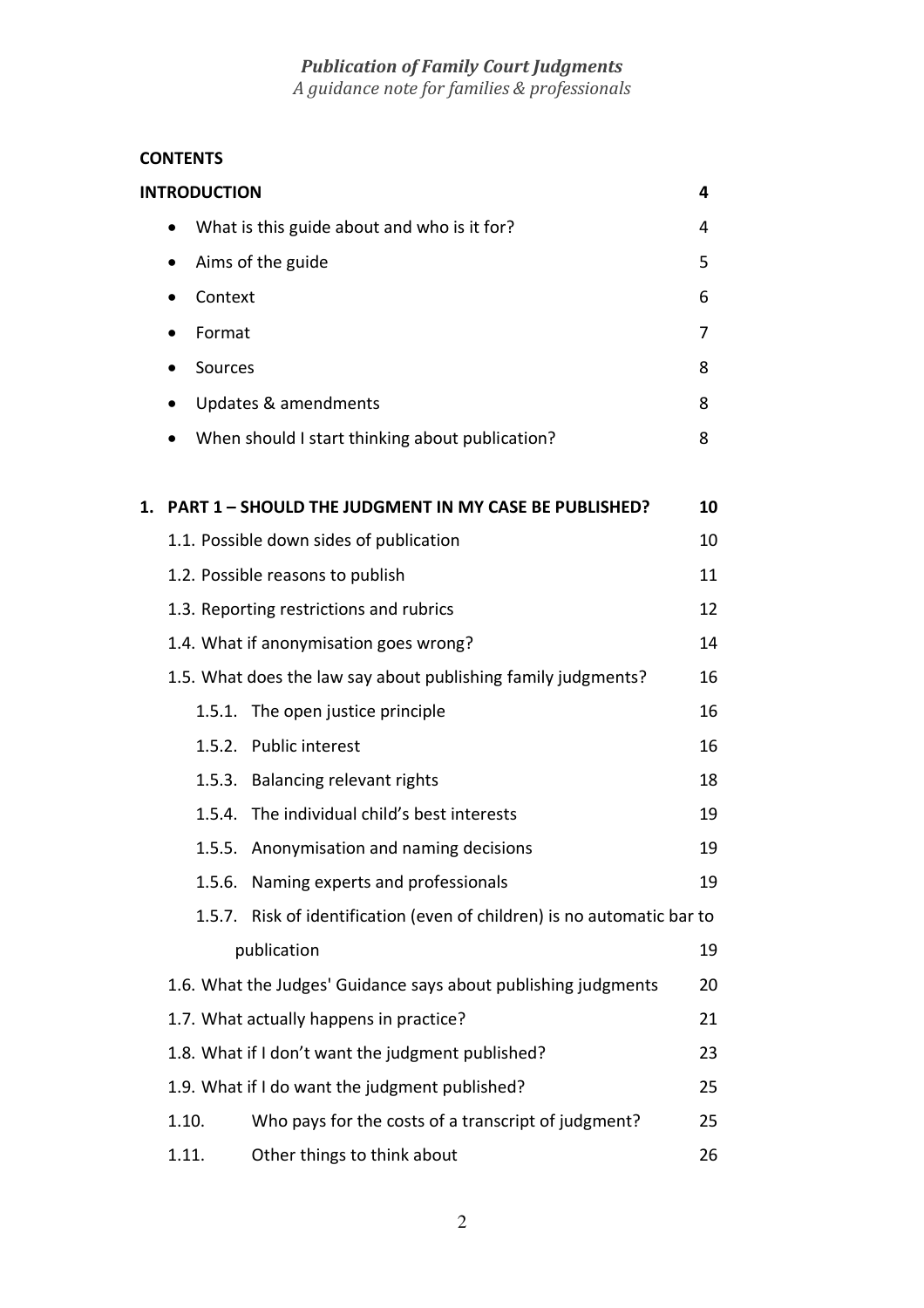| 2. PART TWO: THE ANONYMISATION CHECKLIST | 28 |
|------------------------------------------|----|
| 3. EXPLANATORY NOTES                     | 37 |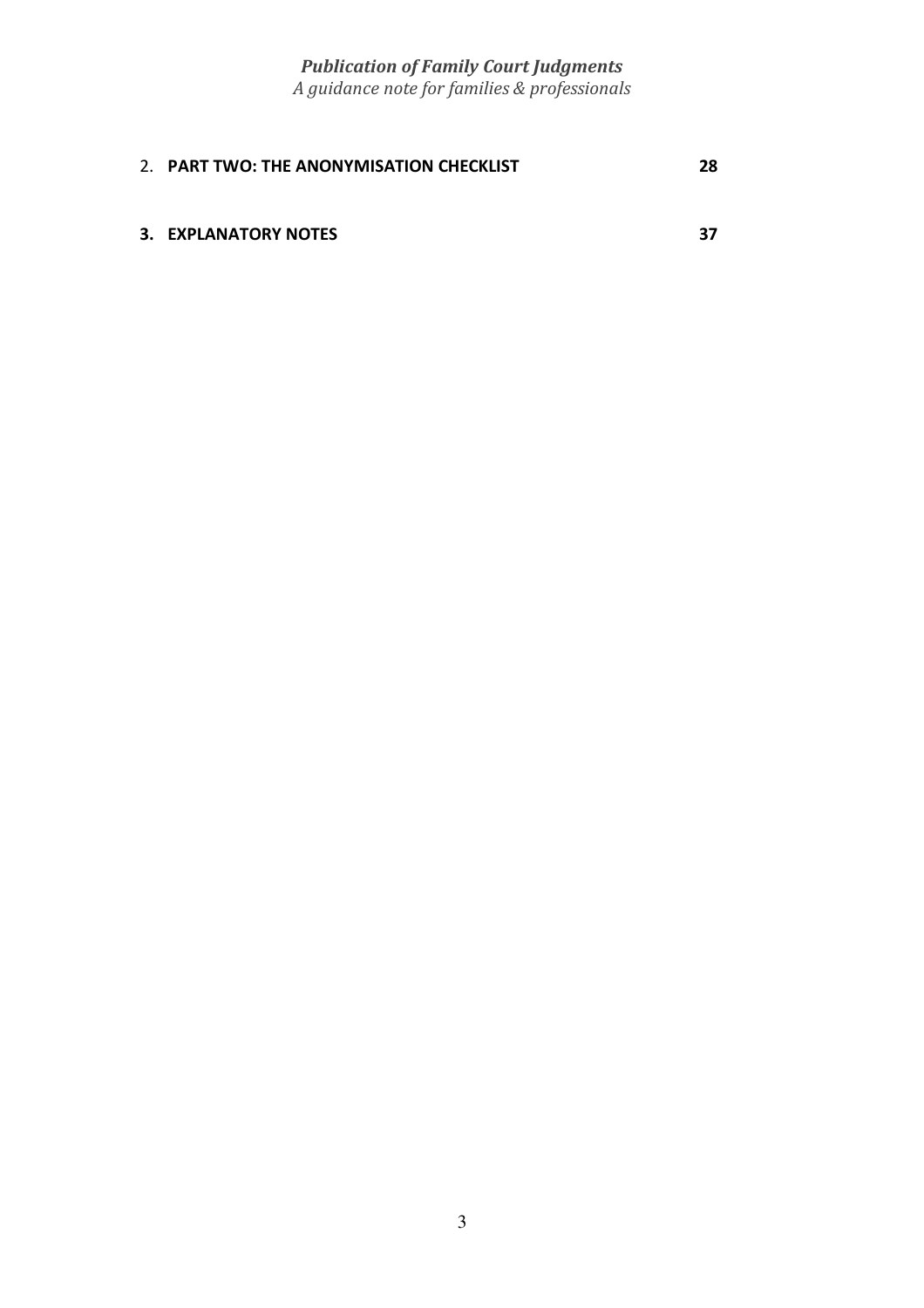# **PART 1 INTRODUCTION**

#### **What is this guide about and who is it for?**

This guide is for use by anyone involved with a family court case, to help them think through the pros and cons of publication and the practicalities of how that might be best achieved. The guide might be used by parents or older children, or by legal or social work professionals, separately or in discussion together. For example, it might be something that a lawyer or client would use to help them frame a discussion or think of questions to ask in order to give or obtain instructions.

It won't tell you whether or not publication is a "good idea" in the case you are involved in. Every case is different. This guidance note gives those making decisions some structure to help people make informed choices and to be a part of decision making around publication.

We've tried to use language which is not too technical because this is meant to be a practical document to help people make good decisions, not a legal textbook. We've tried to keep legal language to a minimum, but this document probably wouldn't be accessible for parents with literacy or cognitive difficulties or for older children who may want to have a say about publication, and who are entitled to instruct their lawyer about this. In these cases, we would expect the lawyer representing the child or adult to support them in understanding the contents of this document.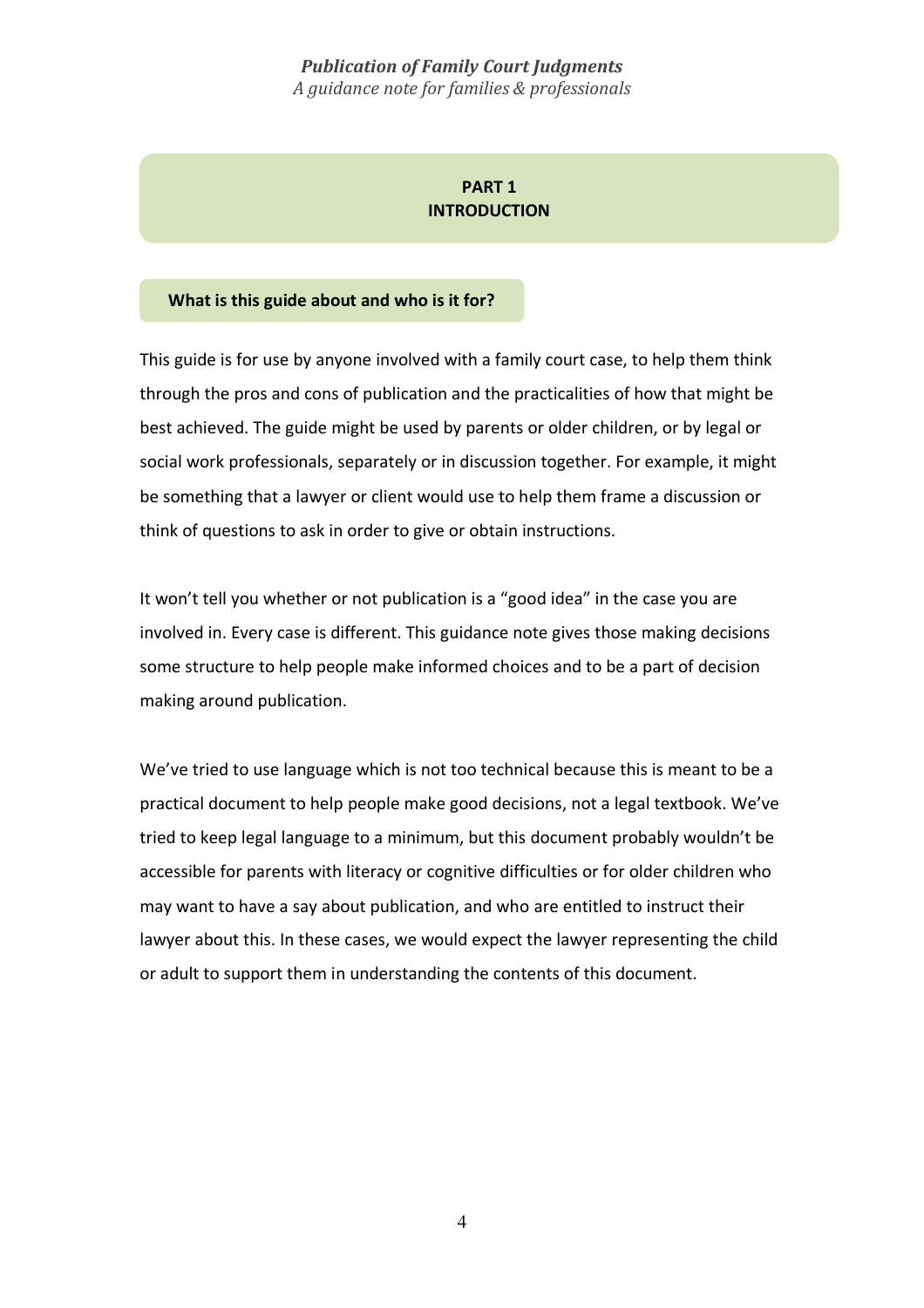#### **Aims of this guide**

The guide aims to:

- (1) Help people do anonymisation better. We've made a checklist tool for people who are involved in anonymising a judgment or checking a draft before publication;
- (2) Help the parents and (older) children involved in family cases to think about and talk through publication issues with their lawyers or those supporting them;
- (3) Help reassure those whose lives may be described in judgments, by promoting good anonymisation;
- (4) Minimise the risk of unintended identification of children and families through publication of judgments
- (5) Enable judgments to be published where possible and appropriate

The guide mainly applies to judgments in children cases, but may be of use in financial remedy and other family cases in which children are mentioned, or regarding vulnerable adults.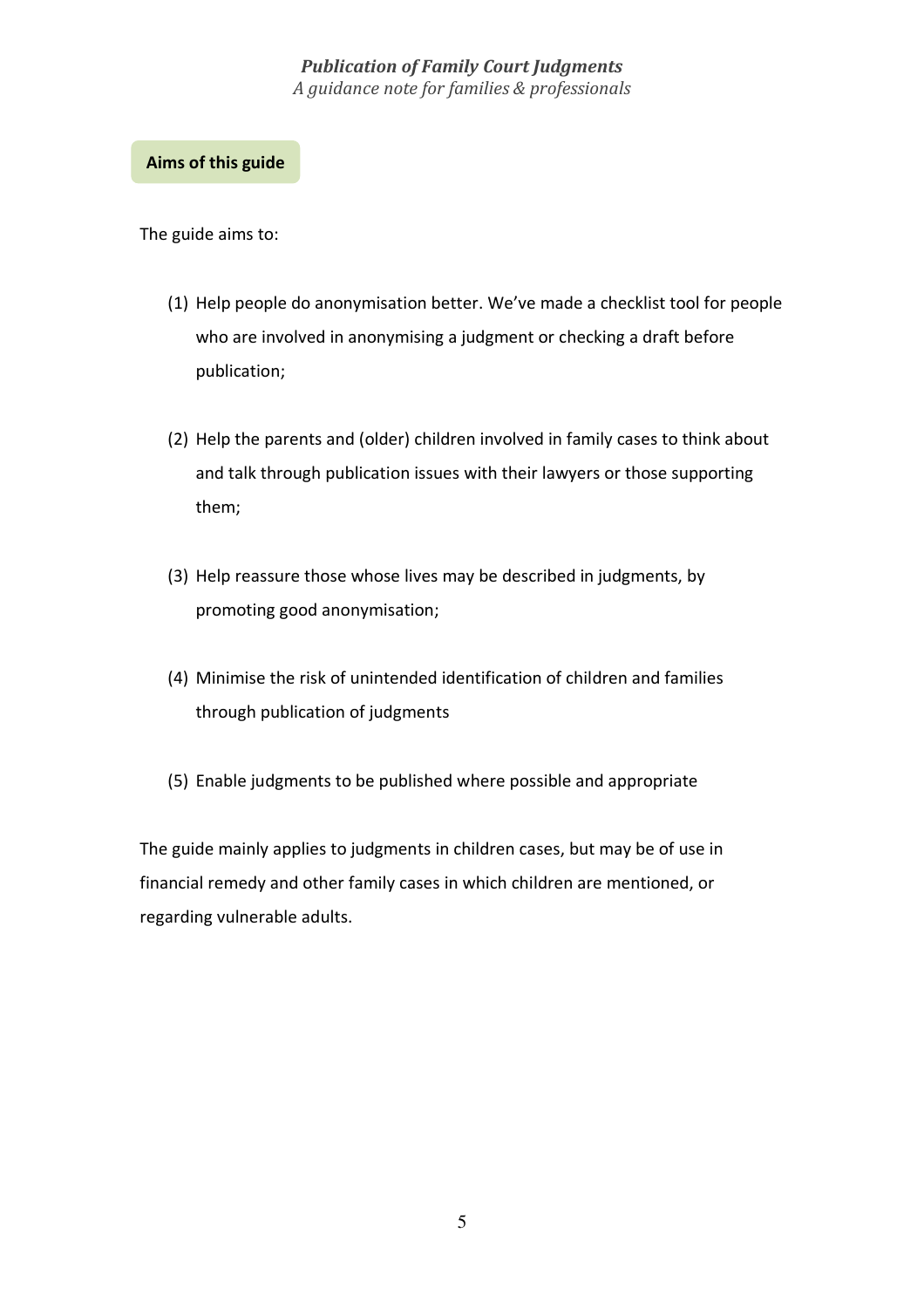#### **Context**

From February 2014, guidance issued by the President of the Family Division has required judges to permit and send certain specified types of family court judgments for publication on BAILII<sup>1</sup>, unless there are compelling reasons in the individual case why that shouldn't happen: see *Practice Guidance: Transparency in the Family*  Courts: Publication of Judgments ("the Judges' Guidance") at paragraphs 16-17<sup>2</sup>. The types of judgment that the Judges' Guidance applies to are listed in a schedule at the end of that Guidance ("the Schedules"). The Judges' guidance also said that these judgments should normally be anonymised in respect of the children and families involved, while experts should normally be identified by name (see paragraph 20).

In July 2016, Dr Julia Brophy, on behalf of the Association of Lawyers for Children, published proposals for the judiciary called the *Anonymisation and Avoidance of the Identification of Children and the Treatment of explicit descriptions of the sexual abuse of children in judgments intended for the public arena - Judicial Guidance* ("the ALC research"), which the President is considering. 3

In July and October 2016<sup>4</sup> the President confirmed he would issue draft guidance for consultation on anonymising judgments and the process of sending judgments to www.bailii.org or removing them, once he had considered relevant research.

In March 2017, the findings from research led by Dr Julie Doughty of Cardiff University were published in a research report entitled *Transparency through publication of family court judgments: An evaluation of the responses to, and effects of, judicial guidance on publishing family court judgments involving children and young people* ("the Cardiff research") 5 . The researchers analysed two years' worth of judgments from decisions about children published under the Judges' Guidance, to evaluate the effects and impact. Though not a primary aim, some data was gathered about anonymisation practice, including examples of effective judicial practice. Judges' own views about their anonymisation and publication strategies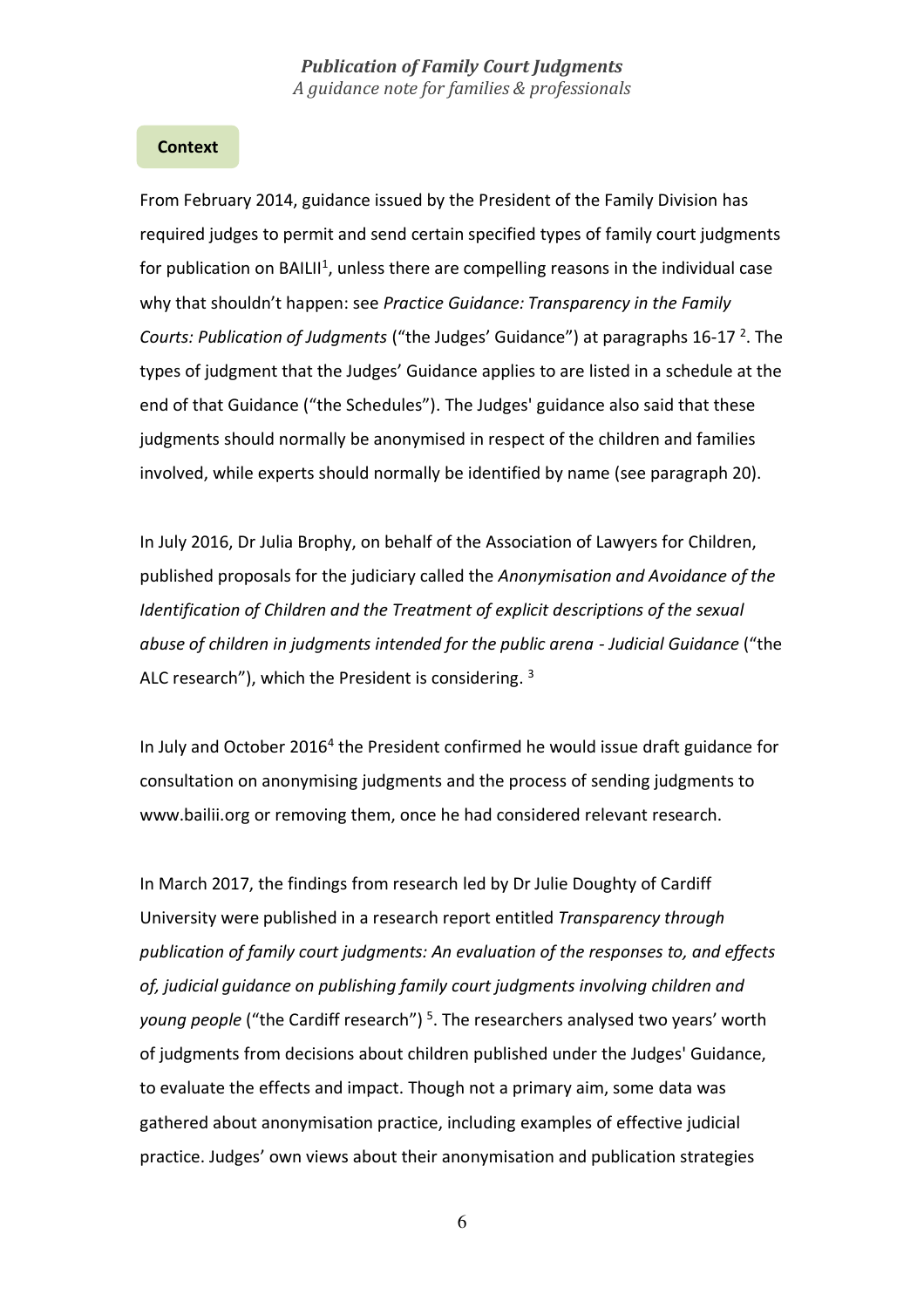were also harnessed via a survey. Those research findings, together with the practice experience and research of members of The Transparency Project, form the basis of this guide.

#### **Format**

This guide is divided into two parts to make it easier to read:

**Part One - SHOULD THE JUDGMENT IN MY CASE BE PUBLISHED?** Practical tips around whether, when and how to request or oppose publication of a family court judgment

**Part Two –** Anonymisation Checklist

In real life you can't always decide whether to publish a judgment until you've thought about how you could go about doing it. In particular it is often helpful to ask the question: "If this judgment was published, how would we go about anonymising it to make sure that the family weren't identified?" Sometimes that will lead to the conclusion that the judgment actually shouldn't be published at all, because anonymisation wouldn't protect the family, but in other cases it might actually turn out to be possible to both publish and protect.

Put legally, the balance between (1) a right to privacy or a need for protection, and (2) the right to freedom of speech, may tip in favour of publication *if* a suitable anonymisation strategy is in place (or there are other steps taken to manage publication, such as timing).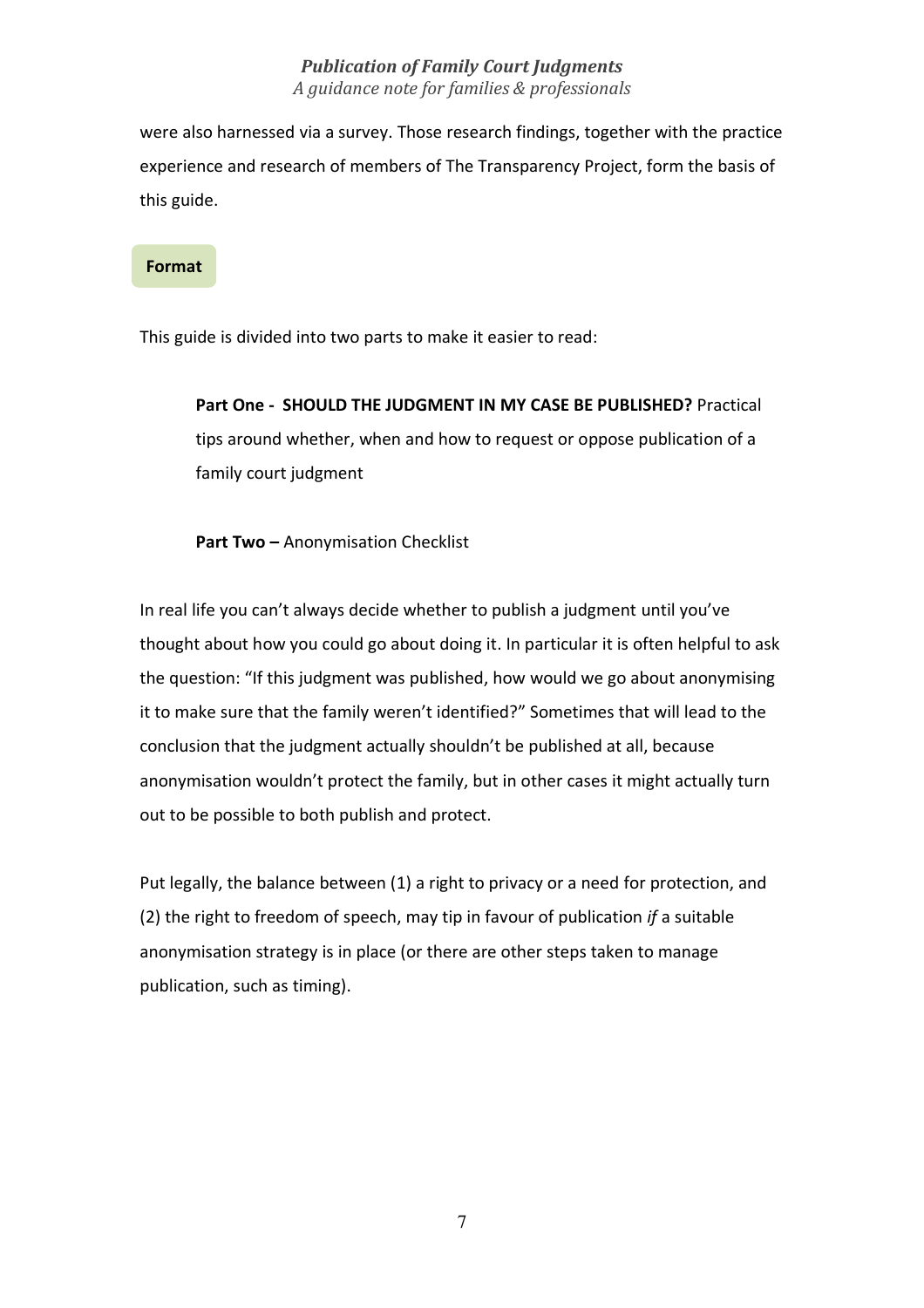#### **Sources**

We've included references and links in endnotes. The Checklist is largely drawn from examples of existing judicial good practice in published judgments and suggestions from individual judges, as identified by the Cardiff research<sup>6</sup>.

#### **Updates and amendments**

As always, we welcome constructive feedback and will consider amending or updating this guide accordingly. We are aware that the President's guidance is under review and may be revised, and will amend this guidance note as and when that happens.

#### **When should I start thinking about publication?**

The short answer: whenever you know there is a judgment coming soon that somebody in the case is likely to think is important.

The longer answer is that it probably depends on the nature of the case and the judgment in question. However, thinking about publication and possible anonymisation at an early stage may help encourage greater transparency and save time and public funds.

It can be unhelpful to some family members for these issues to be raised without prior warning after the delivery of a judgment, with time then being required to take instructions and marshall arguments, when their focus is likely to be on the substance of the decision.

Older children are entitled to have these matters explained to them and to give instructions, and may need time to process what can be a complicated set of decisions, involving both "principled" and "practical" issues.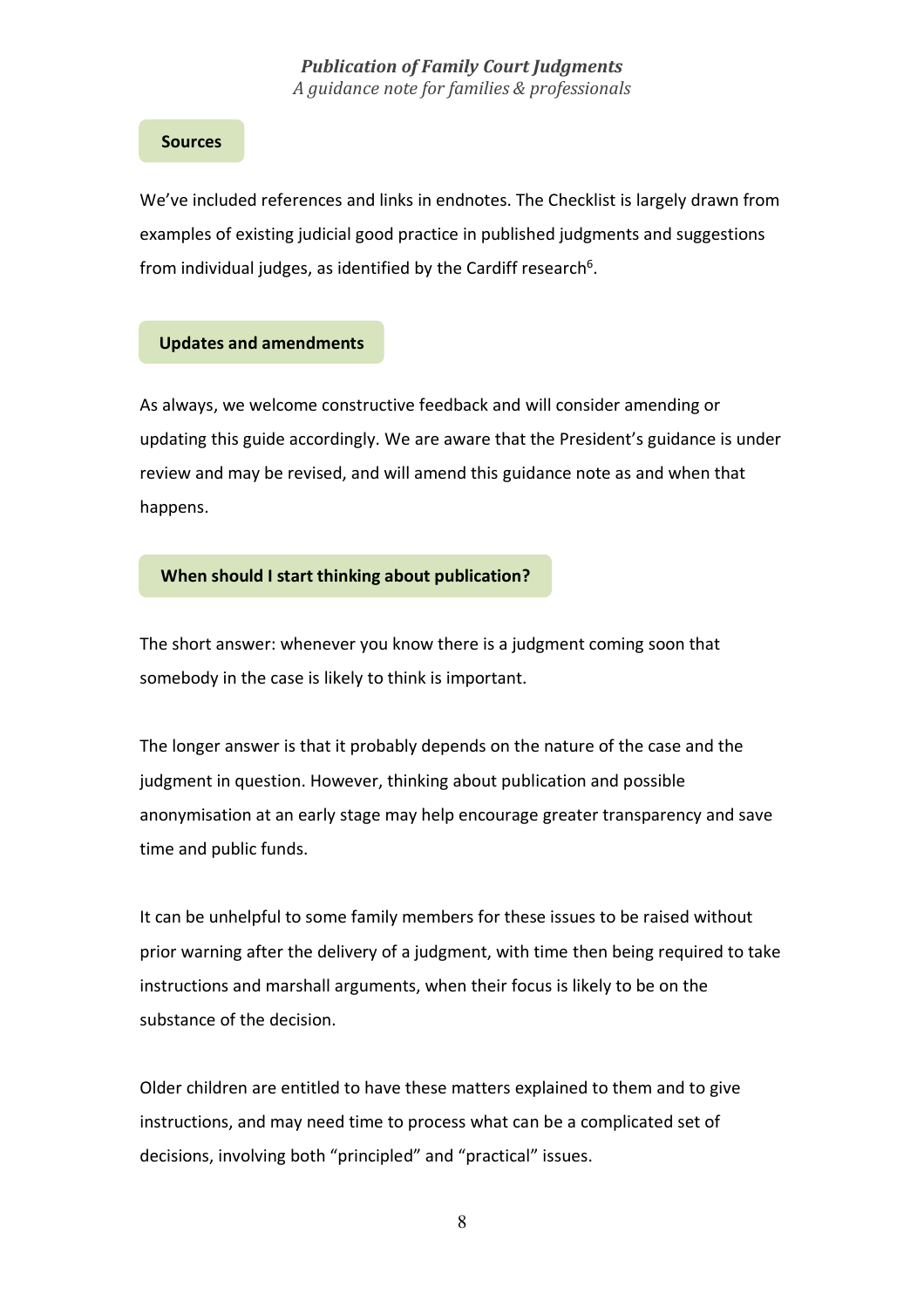Parents and older children may need time to properly think through the issues raised in this guidance note and to think about how they apply in their case., so that they can give informed instructions or views if and when the time comes. Lawyers and guardians may wish to have early, general discussions about the possibility of publication with them in preparation.

If those involved have thought about publication in advance, they can ask the judge to deliver judgment in an already anonymised form. Judgments which are delivered in a form which is already anonymised (and which omits obvious identifying geographical and other markers) are less likely to need editing after the event, which is more efficient and less stressful for families, and probably reduces the risk of inadvertent error.

The checklist is intentionally very general – it is a tool, not a set of answers.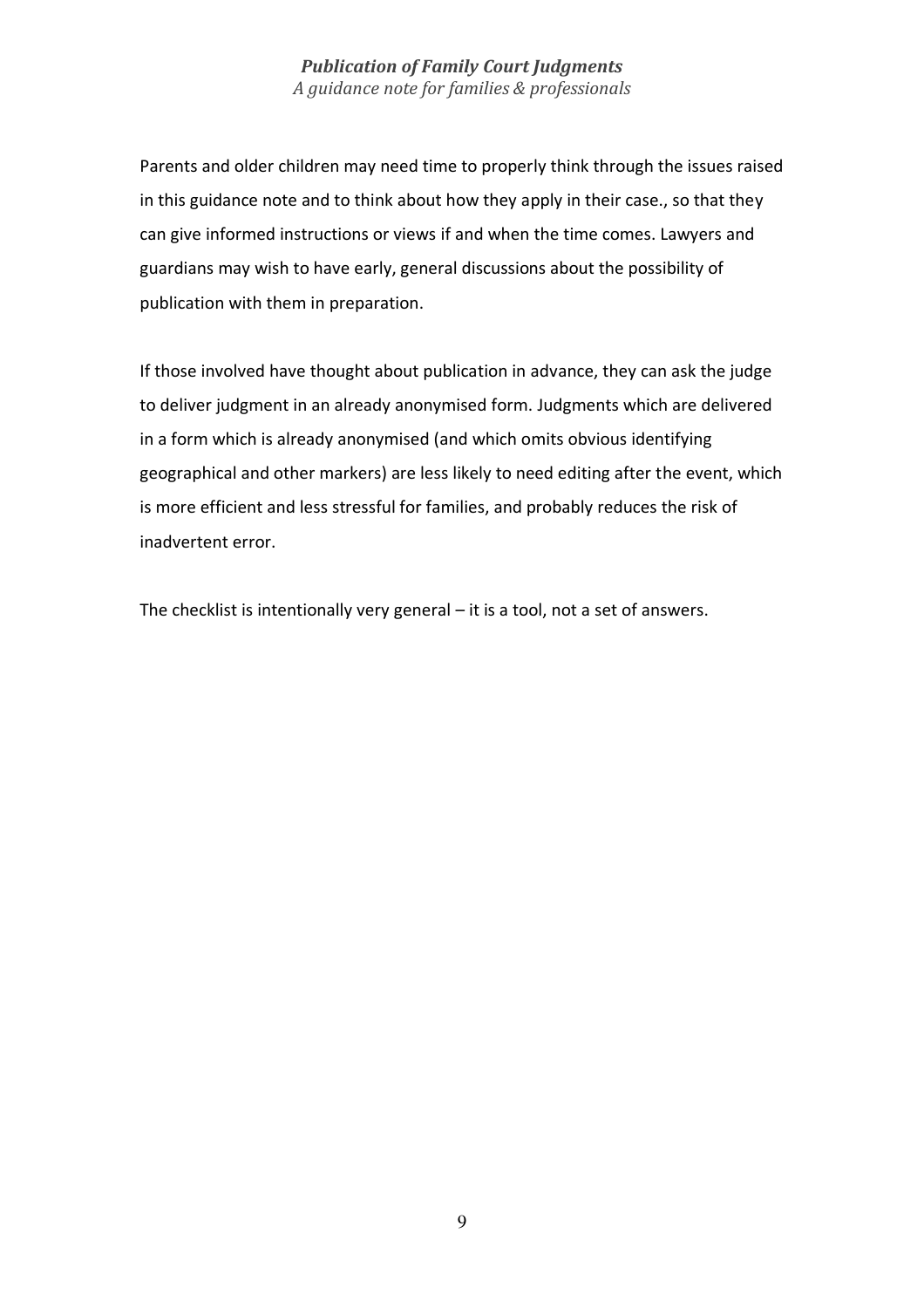# **PART 1 SHOULD THE JUDGMENT IN MY CASE BE PUBLISHED?**

Here we help you think through the possible "pros" and "cons".

# **1.1 POSSIBLE DOWN SIDES OF PUBLICATION**

- The child or other family members might be identified if anonymisation is not carried out properly (particularly if the case is reported in the local press where the readers of a news report will be able to piece things together more easily). For a child, this could potentially lead to placement breakdown or targeting of an abused child who has gone into care for abuse or exploitation. For adults sometimes this can make it very difficult to remain in the local community, for example if there are reprisals, or unkindness, bullying or harassment;
- The child or other family members might be identified if a family member links themself on social media as being the parent or other person mentioned in the judgment ("this is my case");
- The press may approach a family member for interview (usually via their solicitors);
- The press may report the case from a particular angle which is inaccurate or upsetting or critical of someone involved in the case;
- Press interest could be intrusive but this is unlikely because the press will probably be banned from publishing pictures or names (so won't be tempted to trawl Facebook / social media accounts), and because the IPSO Editors' Code of Conduct<sup>7</sup> regulates the way in which journalists can interact with or write about children or vulnerable persons;
- Members of the public may be critical or unkind about someone involved in the case on social media;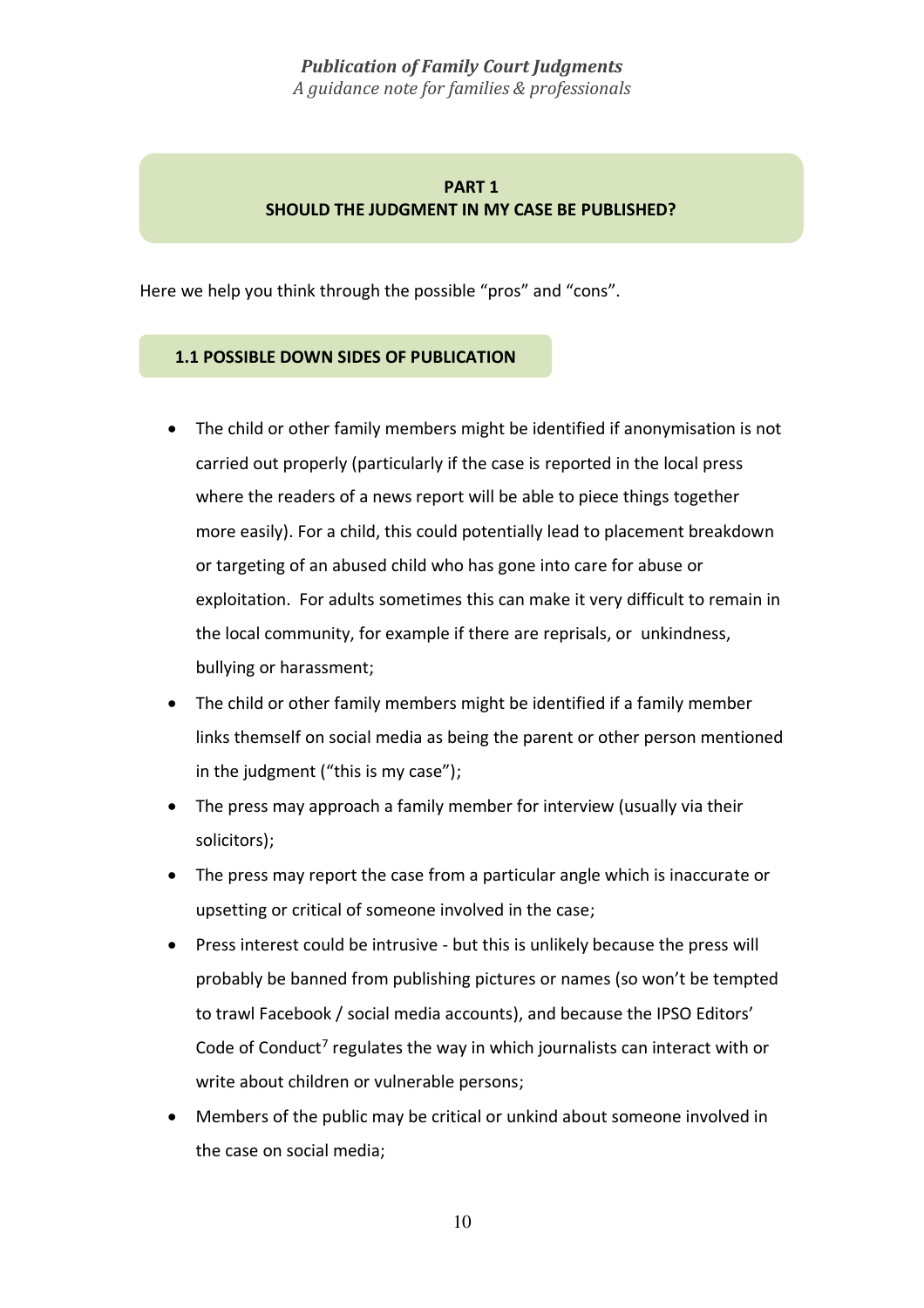- There could be a risk that any future criminal trial around the same issues could be prejudiced (but in reality if there is any possibility of a criminal trial the court will almost certainly NOT publish a judgment until after the trial or a decision not to proceed);
- If the judgment identifies someone as a perpetrator of abuse or harm to a child or another adult in the case (this rarely happens but the Judges' Guidance does refer to it, so it is possible) then it will obviously make life difficult of them to be identified in their community;
- Risk of a particular child or adult being inhibited from sharing important information such as about abuse;
- There might be evidence that a particularly vulnerable child or adult may be placed at risk of harm by anxiety or worry about publication (whether identified or not).

#### **1.2 POSSIBLE REASONS TO PUBLISH**

- Because justice should, so far as possible, "not only be done but be seen to be done", with the public able to see what is done in their name;
- A parent (or more rarely a child) will be able to tell their story (although if a parent wants to talk about some part of the hearing that is not detailed in the judgment they may still need the permission of the court) However, a parent who tells their story may not have very much control over how others tell it on their behalf;
- Someone who has been accused of abuse or harmful behaviour but who has been found not to have done it may benefit from it being known that they are innocent, to counter gossip and misinformation (although in many cases the person exonerated will be anonymised to protect the identity of the child, so this will only work indirectly if people who know the family join the dots);
- Other families will feel reassured or will be alerted to issues that might be relevant in their case – it is important to many parents that what has gone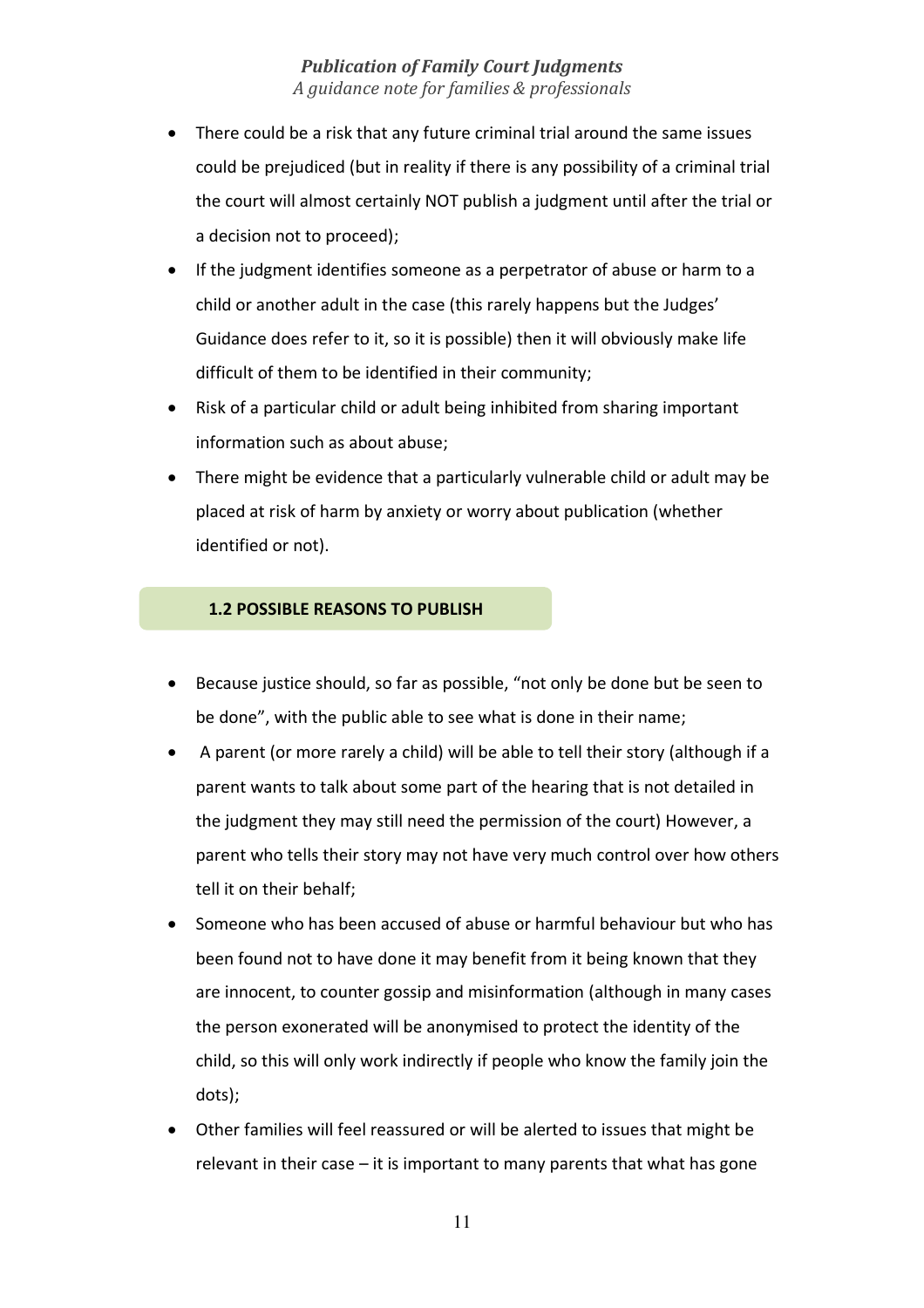wrong in their case doesn't happen again, and that other parents (including those without a lawyer) are aware of their experience and how it got resolved;

- A parent will be able to campaign on a question of public importance (for example to raise awareness about a rare medical issue);
- To highlight serious failures of a judge, a professional or some agency;
- To enable the accurate reporting of family cases and research by the press;
- To help the public understand how family courts work and how they deal with cases of a particular sort;
- To rebalance or correct information in the public domain where there has been unauthorised or distorted publication of information on social media or in the press.

It is perhaps easy to see from these two lists that things may look very different before a judgment is delivered to afterwards, particularly if the view taken by the judge is unexpectedly negative / favourable. Someone who has had findings made against them or who the judge has said was abusive, incompetent or dishonest will be less likely to be enthusiastic about publication. So, whilst it is a good idea to think about publication in advance, further thought may be required once the substance of the decision is known.

#### **1.3 REPORTING RESTRICTIONS AND RUBRICS**

This guide doesn't set out the law about restrictions on what can be published – our Media Guide<sup>8</sup> gives an overview, and signposts to more detailed guidance.

It is important to understand that when the question of publication of a judgment is raised, it may also lead to the court considering what reporting restrictions should be put in place – sometimes a court is prepared to publish a judgment (or another party will be prepared to agree to publication) on the basis that there is a reporting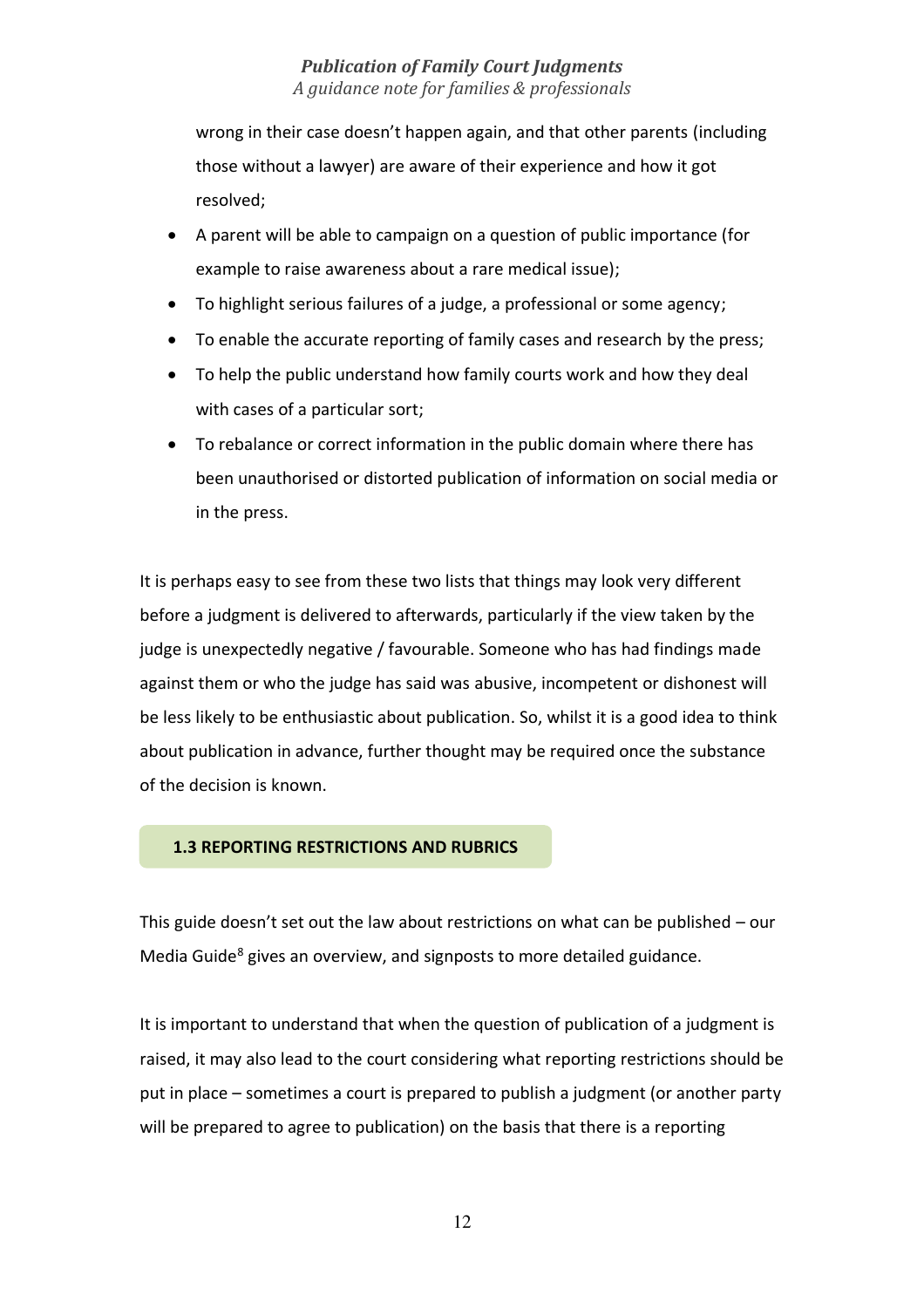restriction put in place to make sure that additional information which might identify a family or place a child at risk does not slip out when a judgment is talked about.

In very rough outline, the stuff that goes on in court, and which is contained in court documents in a case about children, cannot be talked about in public unless it is contained in a published judgment or the court says it's ok. Rules about identification of a child are slightly different – and if a judgment is to be published after a court case has finished, the court may wish to re-impose a restriction on identification through the rubric or, perhaps where the details of what needs to remain private are more complex, through a reporting restriction order (RRO).

**A rubric** is a warning placed at the top of a judgment, which explains what can and cannot be published about a case. Where a judgment is published, it will typically permit publication of anything in the judgment but not of any information which might identify the child (usually this includes the parents).<sup>9</sup>

Sometimes when the question of publication is raised, or there is media interest in a case, somebody will apply for a reporting restriction order (or the judge may raise the issue herself). It is important to understand that, where this happens, the press have to be told what is happening, so that they can argue against a restriction on what they can report if they wish. This can generate media interest in a case, which the press had not previously noticed and might well have left alone.

That said, the media will often make sensible concessions about details that should not be reported in order that they can still report the story they want to report.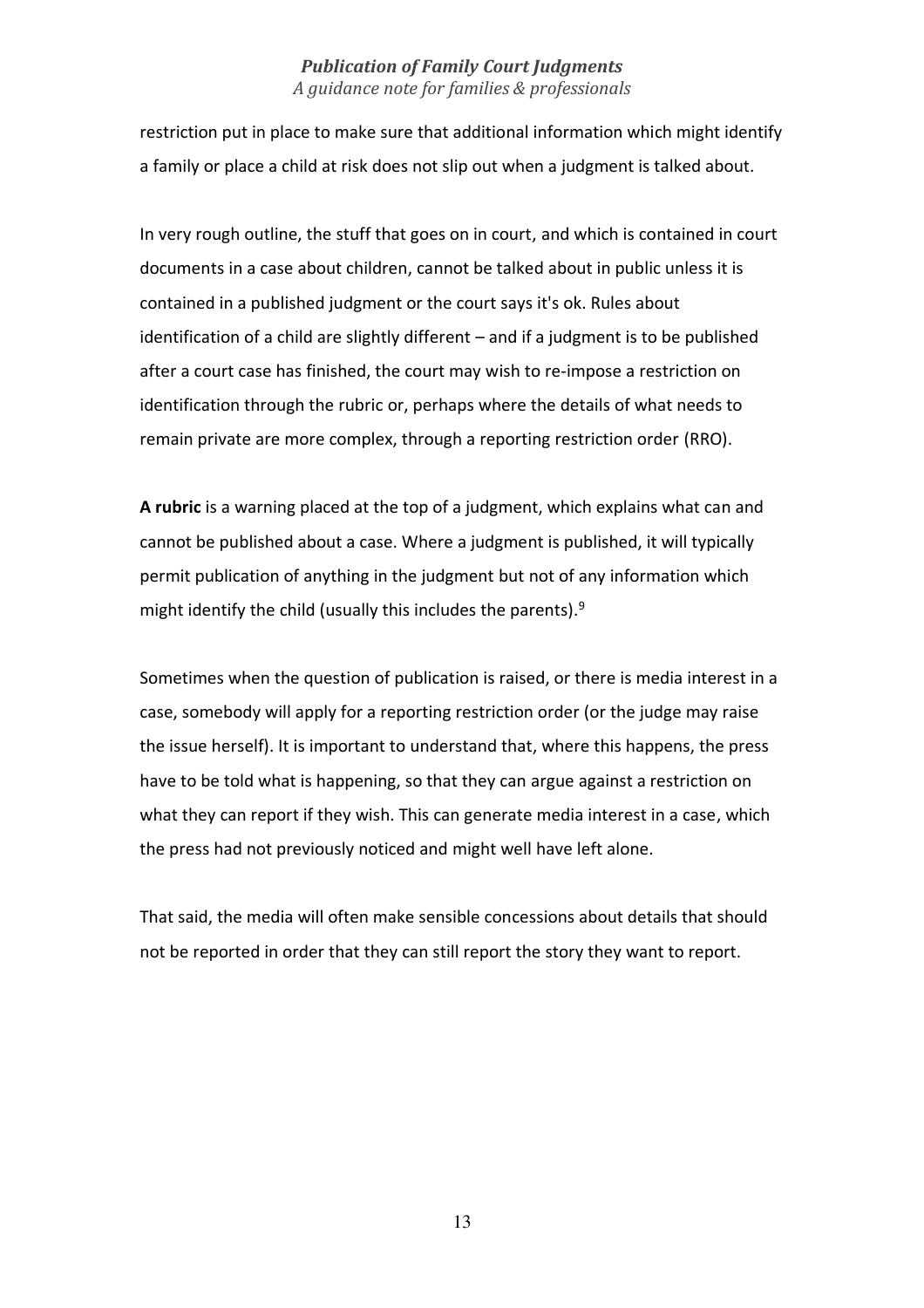#### **1.4 WHAT IF ANONYMISATION GOES WRONG?**

There have been examples of failures in anonymisation, most often where a name has been left in by mistake. Clearly those failures are very worrying for the families concerned and for families more generally, because they do create a risk of identification of a child or family, with potential knock-on effects. A study carried out by the ALC research team on a sample of judgments concluded that a number of them contained potentially identifying information, but the children were not in fact identified, and there was no evidence of anything actually happening as a result.

But it is important to recognise that:

- there is very limited evidence about what the impact of inadvertent anonymization errors actual are, and
- no evidence of direct harm in any individual case.

Many of the judgments that The Transparency Project and the Cardiff Research team identified as containing anonymisation errors had been published unnoticed on the bailii.org website for many months. The greatest risk of identification is probably from family members publishing material on social media, rather than from the judgment itself. However, it is far better to reduce any risk of identification by thorough anonymisation / redaction than to rely on nobody picking up on a judgment or name – and this guide aims to empower the parties to make sure that their judgments are dealt with thoroughly and safely and that they are properly involved in the process.

Worries about anonymization errors should not be a reason not to publish a judgment. They are a reason to take more care with the process before publication.

In general terms, the risk of anonymization error can be minimised by the following :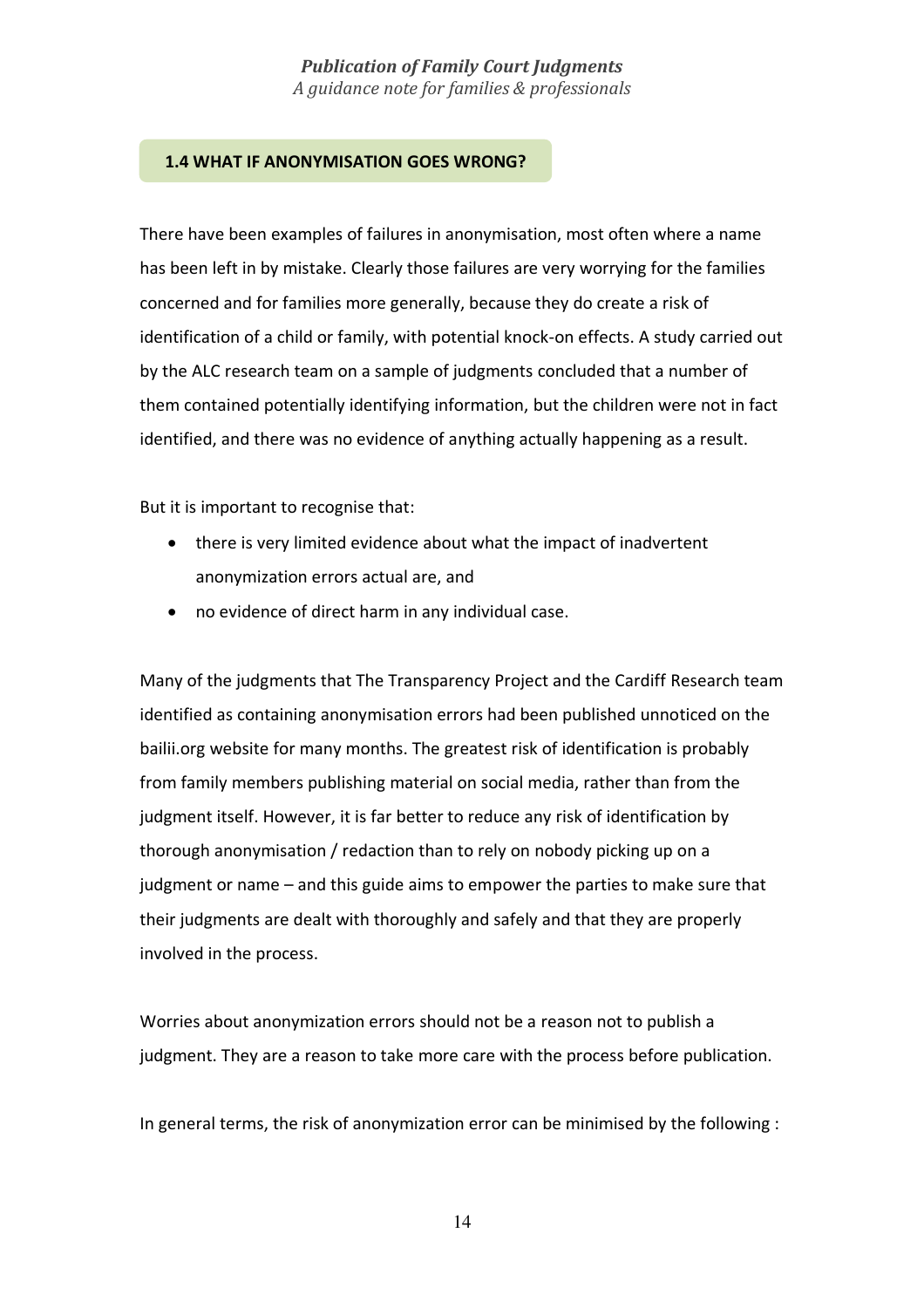- build in a double check : ensure that more than one person has checked the draft. Different people will spot different things. Don't assume someone else has checked it so it's okay.
- Don't rely exclusively on search and find functions in word if there is a spelling error you may miss something. Print and perform a visual check.
- Ensure someone with local knowledge and the family are involved in the anonymization process so that locally identifying details are picked up and screened out.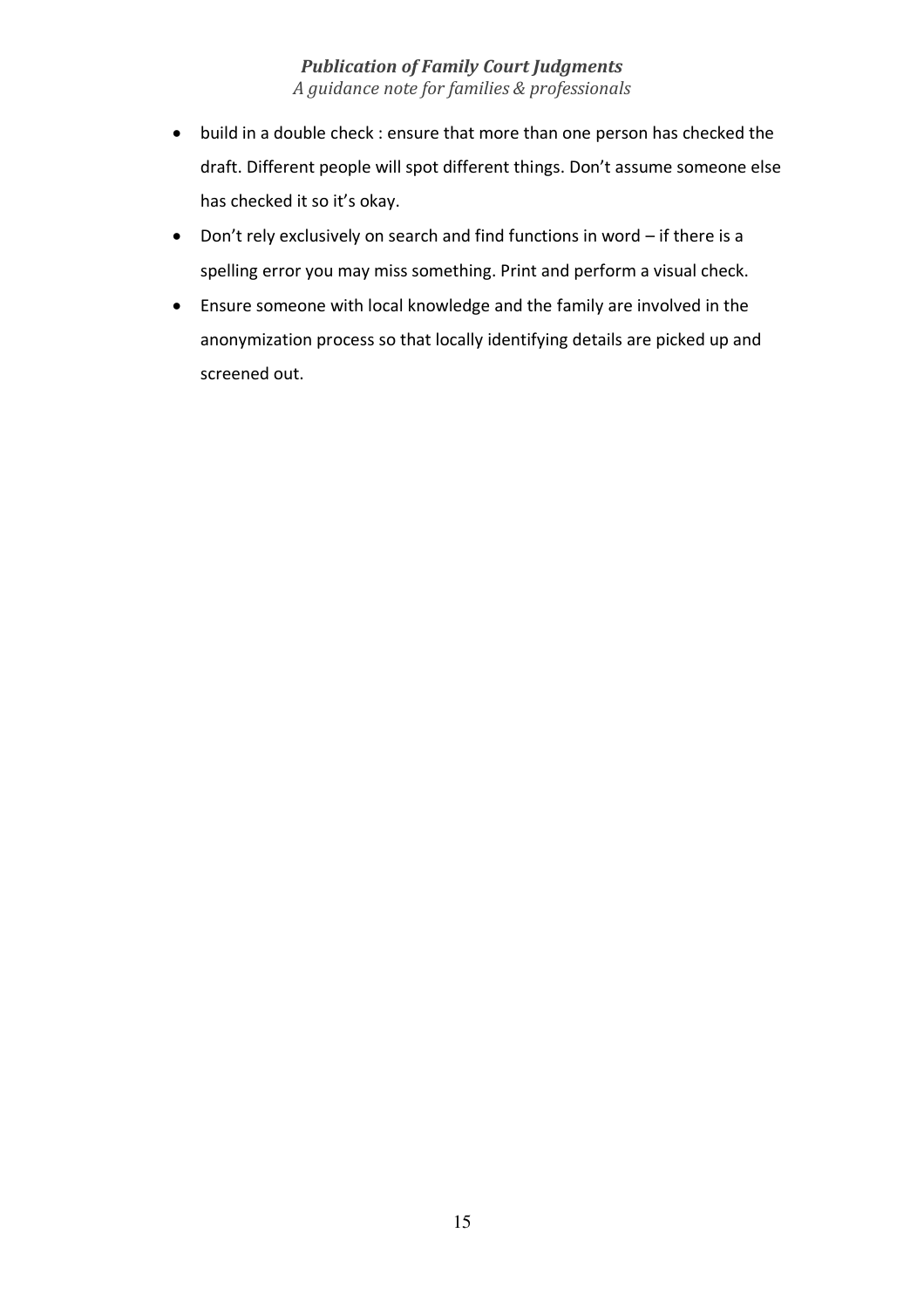#### **1.5 WHAT DOES THE LAW SAY ABOUT PUBLISHING FAMILY JUDGMENTS?**

This is a very condensed summary only, meant to give an overview for non-lawyers and a reminder to lawyers.

# *1.5.1 Open justice principle*

There is a general rule that justice must be seen to be done. This means that family cases, which are often heard in private, are an exception to the rule. This doesn't mean that the open justice principle doesn't apply to family cases. On the contrary, family cases can only be dealt with differently to other sorts of cases when it is justified. Often it is easily justified – but not always. This means that judges and those involved in cases ought to be asking themselves: "Can this be done more openly than it is and, if so, how?"

# *1.5.2 Public interest*

People's privacy is one side of the equation. Public interest is the other. It isn't always obvious what "public interest" actually means though.

Public interest is not the same as things the public are *interested* in (it's not just celebrity separations and paparazzi): public interest is about the reasons that a member of the public (or others such as the press, campaigners, researchers or charities) might legitimately want to know what is going on in a court case. Some of these reasons might be:

- So they can be confident that the justice system is working, and would work for them if they had to go to court,
- So that they can know if the justice system isn't working, so that they can do something about it or can campaign for change,
- So that they can contribute to public debate about how it might be made better,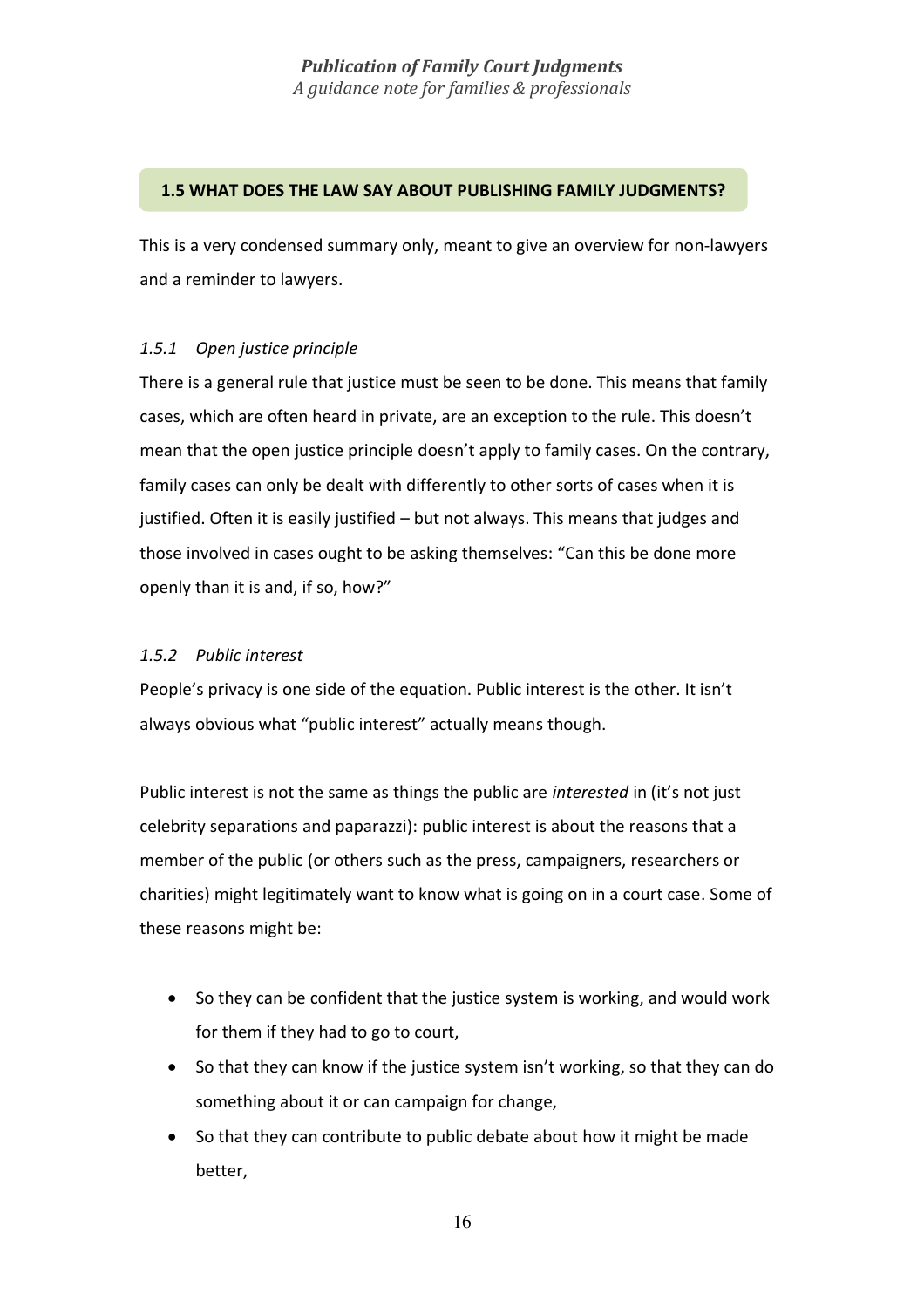- So that they can understand how the law and the courts treat a particular group or category of people,
- So that they can identify a particular problem or a rogue individual or agency or systemic patterns (for example a corrupt or inept professional or expert),
- To inform their decisions or actions in a case which they are (or might be) personally involved in,
- To help them understand if their own experience is typical or not,
- To inform their decisions or actions as a member of society in the knowledge of what the consequences might be.

So, on one level, every case holds some public interest, but it's also easy to see that some cases hold far more public interest than others.

In family cases, knowing when, why and how the State will step in and take away people's children – potentially your children – is a really important thing for the public to understand. Knowing how the courts will approach disputes between parents and when, why and how the courts will order or prevent people from seeing their children, or how courts will protect you from abuse, false allegations or poor practice are also really important matters. Similarly, knowing how the courts will approach financial disputes between separated couples, or disagreements between family members and medics about life saving or life ending treatment is also really important.

The public don't necessarily need to know the names or full details of individual cases to understand all of those things, but they do have a claim to know what happens in individual cases.

Because family cases involve people's private lives and often involve vulnerable children, there is usually a need for some sort of restriction on the open justice principle in those cases. So the law does put in place some automatic restrictions on what can and can't be said publicly about these cases. Those automatic restrictions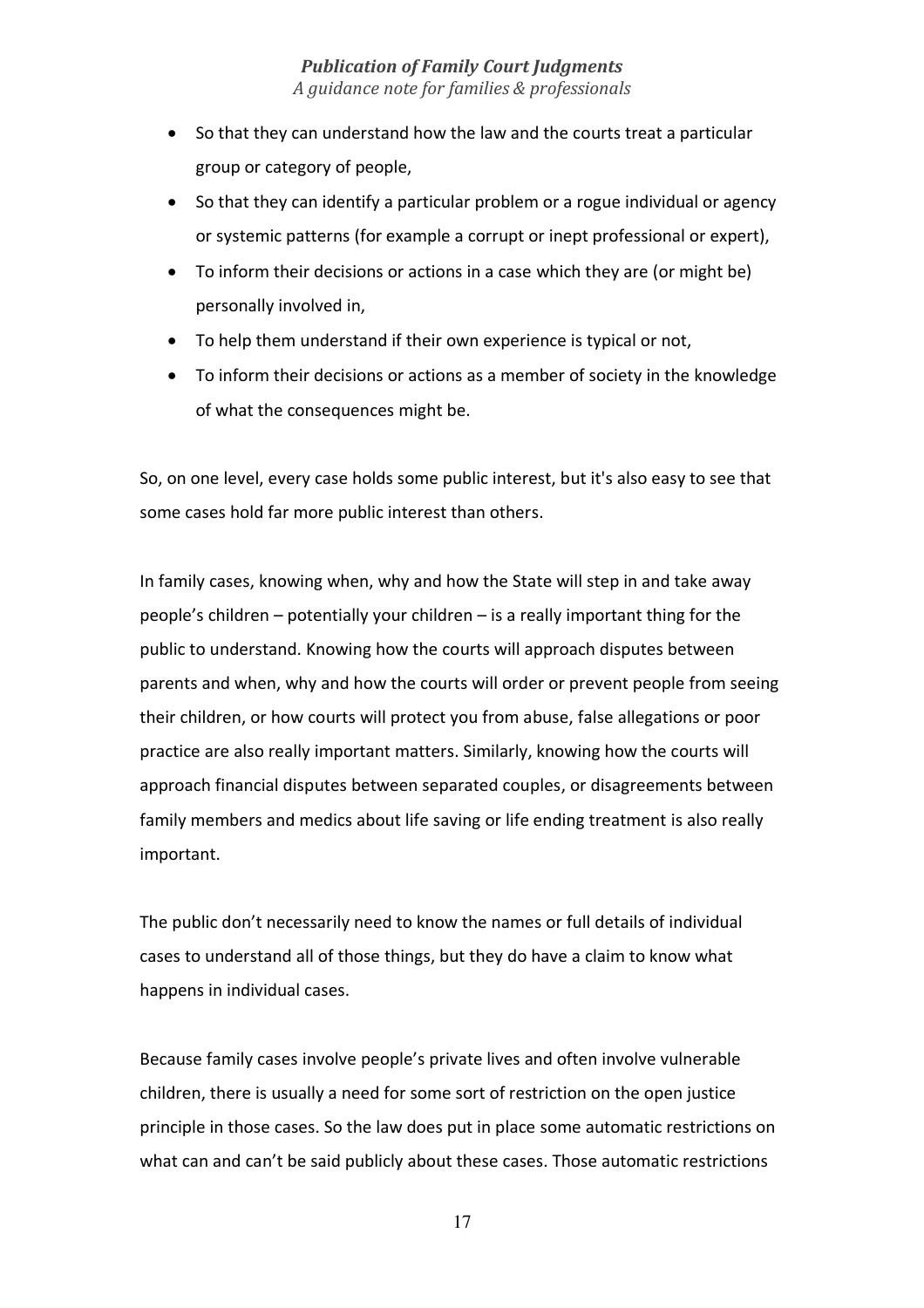can be relaxed or tightened depending on the individual case. In most family cases, judgments must not be published without the permission of the judge.

# *1.5.3 Balancing relevant rights*

It is up to the judge to decide whether to publish a particular judgment. This usually happens at the end of the hearing when the judgment is delivered. The law requires a judge to balance the public interest in open justice and the private rights of individuals to private and family life, and to consider and balance relevant human rights:

- Respect for private and family life (Article 8)
- Right to freedom of expression (Article 10)
- Right to a fair hearing (including in other connected court cases, for example a criminal trial) (Article 6)

The judge has to look hard at each of the competing rights, how they apply and how important each of them is *in the individual case* (caselaw describes this as an "intense focus").<sup>10</sup> Neither freedom of expression nor the right to privacy automatically take priority in that balancing exercise – it all depends on the facts in each case. In these cases, the rights to freedom of expression and to privacy are in direct conflict, so something has to give. Any decision the court makes will interfere with one or other right to some extent. The law says that any interference has to be proportionate, which means that the judge must make a decision, which interferes with the right to freedom of expression or right to private and family life *as little as possible*.

In practical terms, this intense focus may involve thinking hard about what could be done to allow publication in a way that does not interfere with a child's privacy – again it is easy to see that creative thinking about anonymisation, perhaps in combination with reporting restrictions on certain sensitive or identifying matters, may have an impact on where the balance falls, and how both sets of rights can be respected with as little interference as possible.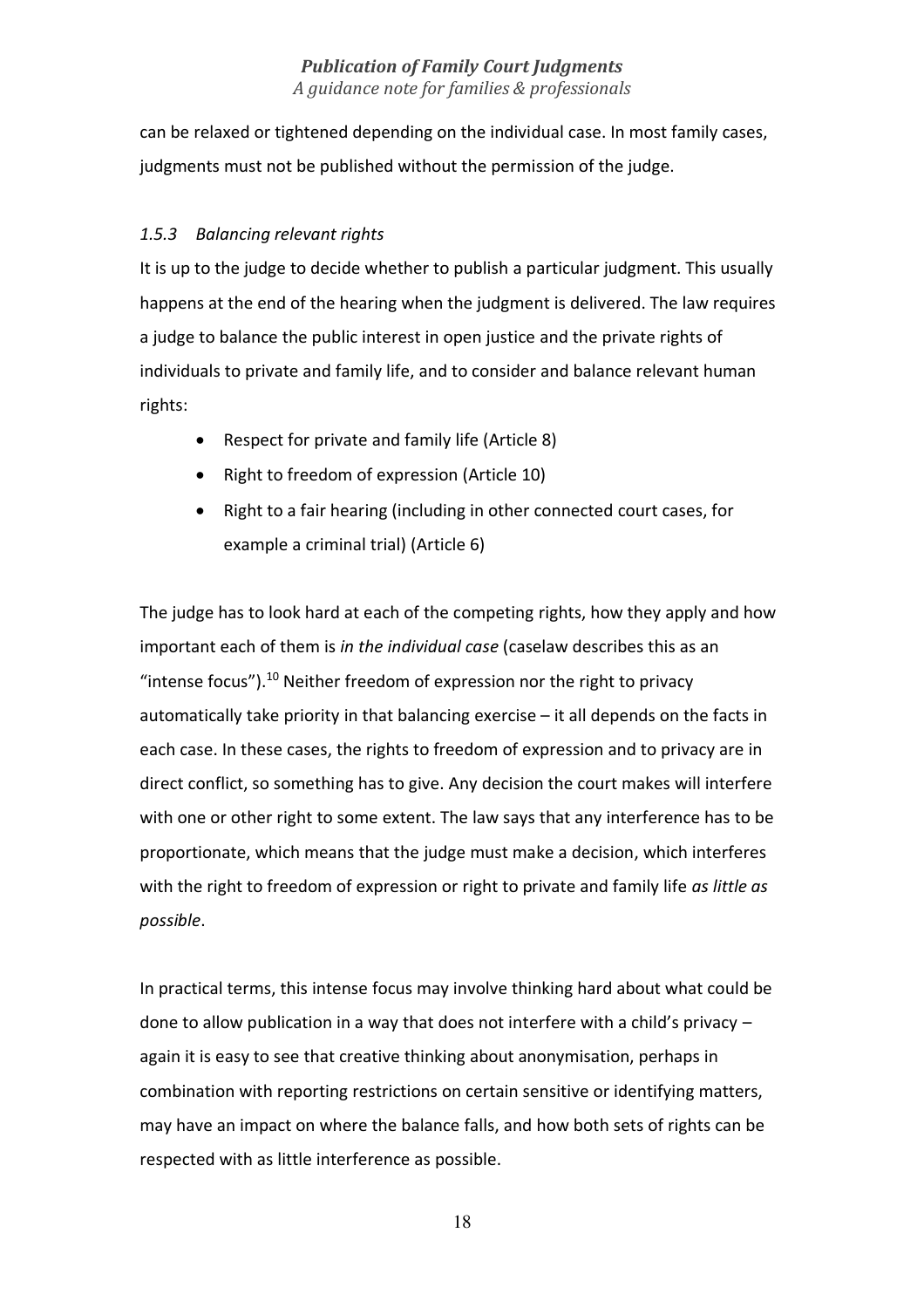#### *1.5.4 The individual child's best interests*

The law says the court must have regard to the best interests of any child who is the subject of the case, but the child's welfare is not "paramount"  $-$  it is one of a number of factors when considering publication.

# *1.5.6 Anonymisation and naming decisions*

In most cases, the starting point will be that children and family members will be anonymised to protect their privacy (See paragraph 20 of the Judges' Guidance), but there may be cases where this is not necessary, or where anonymisation would frustrate the purpose behind publication (for example, to clear someone's name, to allow a parent to campaign about a medical issue, to correct the public record on a matter where the identity of the parties is already known).

# *1.5.7 Naming experts and professionals*

The open justice principle includes not just the idea that the proceedings should be open to scrutiny but that the names of the people involved in the hearing should be public knowledge. The idea is that those who offer expert evidence to courts should do so with the expectation that their conclusions and analysis are likely be held up to public scrutiny, particularly in the family court where decisions affected by those opinions are of such life-changing importance to children and families.

*1.5.8 Risk of identification (even of children) is no automatic bar to publication*  Publication is not *necessarily* harmful even if it does lead to identification - although in many cases involving children it may be easy to show that it would be. The court will need to balance the level of risk associated with publication (of identification or of increased media interest) and how serious the consequences might be if identification actually happened.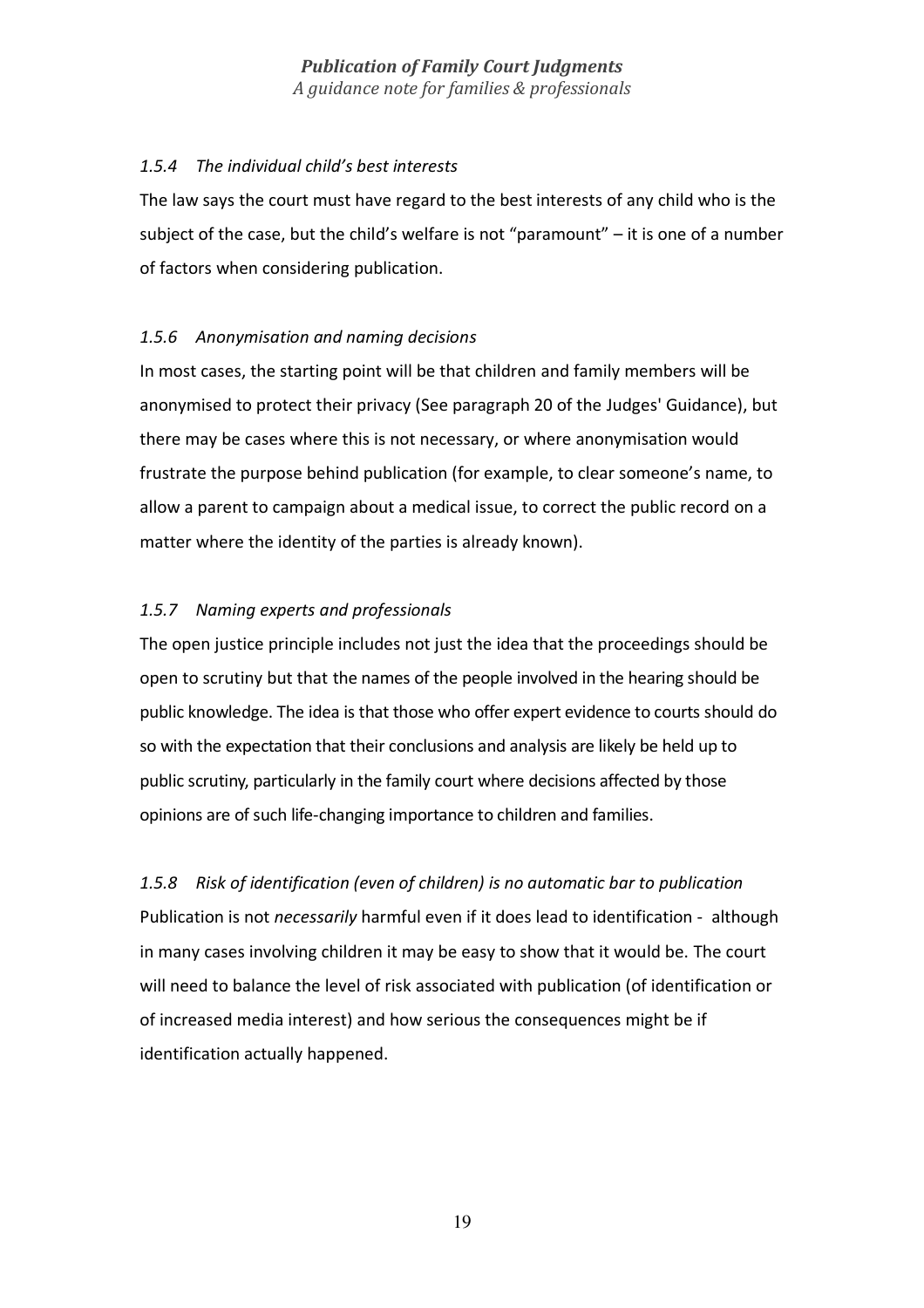#### **1.6 WHAT THE JUDGES' GUIDANCE SAYS ABOUT PUBLISHING JUDGMENTS**

As mentioned at the beginning of this guide, the President of the Family Division published guidance on this topic in January 2014, encouraging the publication of more judgments in certain cases, where appropriate.

The guidance is under revision. If and when it is revised we will consider whether we need to update this note.

The guidance was aimed at ensuring more frequent publication of certain family court judgments. It did not change the law, but is more of a prompt of the existing law about the need to respect freedom of expression as well as privacy. It makes explicit the great weight of public interest in open justice, against which rights to privacy must be balanced. It makes publication in the public interest the starting point for certain types of case.

The guidance only applies to family court judgments given at circuit judge level or above. It doesn't apply to decisions of magistrates or district judges (but this doesn't prevent such judges from publishing a judgment if appropriate). (Publication from appeal and committal applications is subject to separate guidance). The guidance applies only to certain categories of case / judgment.

The guidance does not tie the judge's hands in an individual case if they think that the public interest in publication is outweighed by some other compelling reason.

The guidance only applies where there is already a written judgment or where there is going to be a transcript anyway.

The categories of judgment to which the guidance particularly applies are judgments from: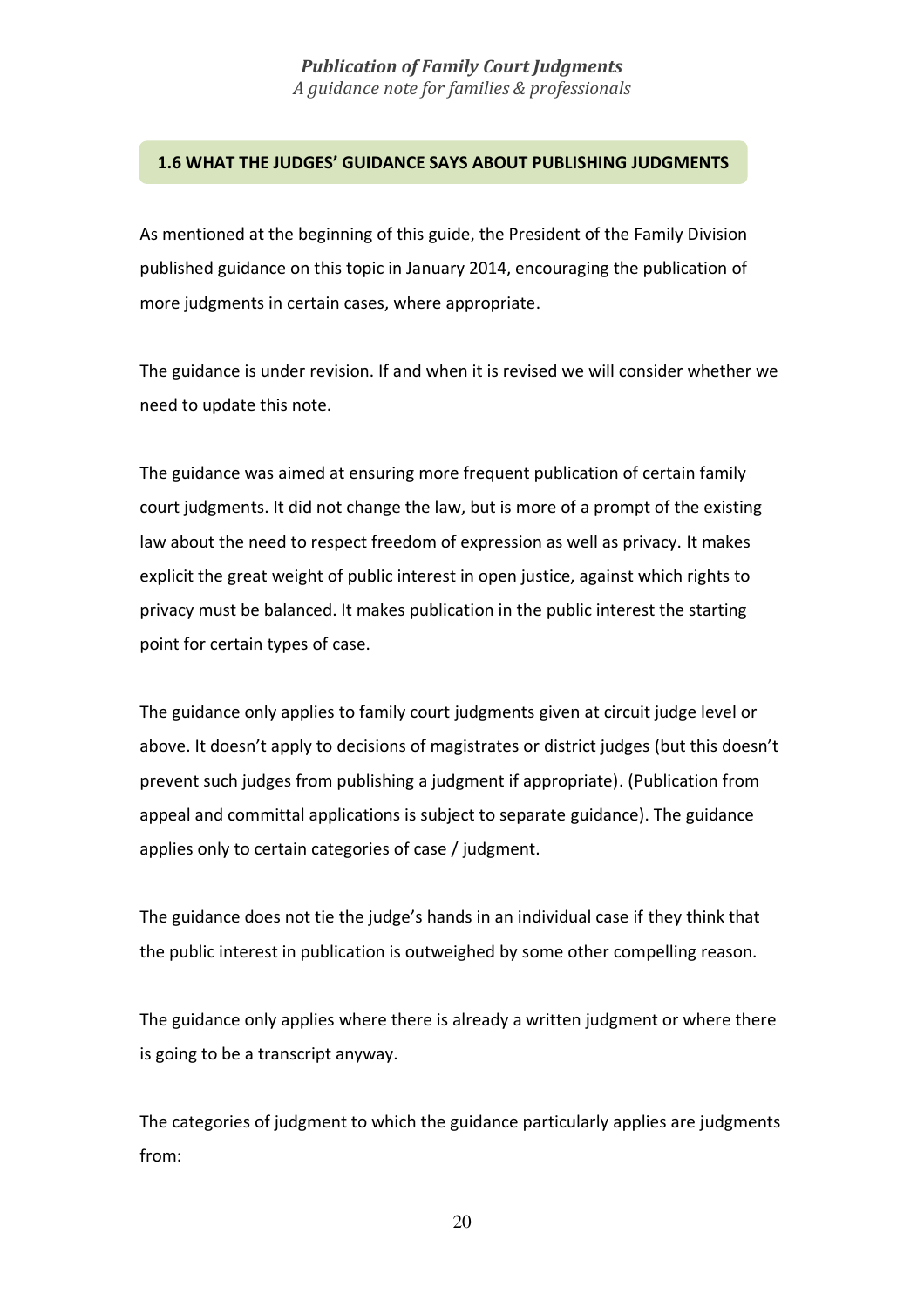(1) serious fact finding decisions in either public (care) or private law cases (for example findings about injuries to a child or domestic violence) – but not where things are agreed or unopposed; (2) final orders on care and supervision order applications (or discharge) – but not where things are agreed or unopposed; (3) final orders in placement and adoption applications (including revocation) – but not where things are agreed or unopposed; (4) secure accommodation order applications (5) serious medical treatment order applications (6) all applications for reporting restrictions

but other cases may still be published on application or if the judge considers there is a public interest in doing so.

#### **1.7 WHAT ACTUALLY HAPPENS IN PRACTICE?**

What happens in practice will probably depend on:

- o whether the judge regularly publishes in accordance with the Judges' Guidance;
- $\circ$  whether the judge thinks the public interest requires publication in the case;
- $\circ$  whether the case falls in the list of cases the guidance says should normally be published;
- o whether anyone raises publication / formally applies for publication;
- o whether there is a written version, either because the judge prepares a typed judgment or orders a transcript for some other reason (see below);

Whatever the guidance says, the Cardiff research has confirmed that there are big variations between judges and different courts about whether they routinely send judgments for publication.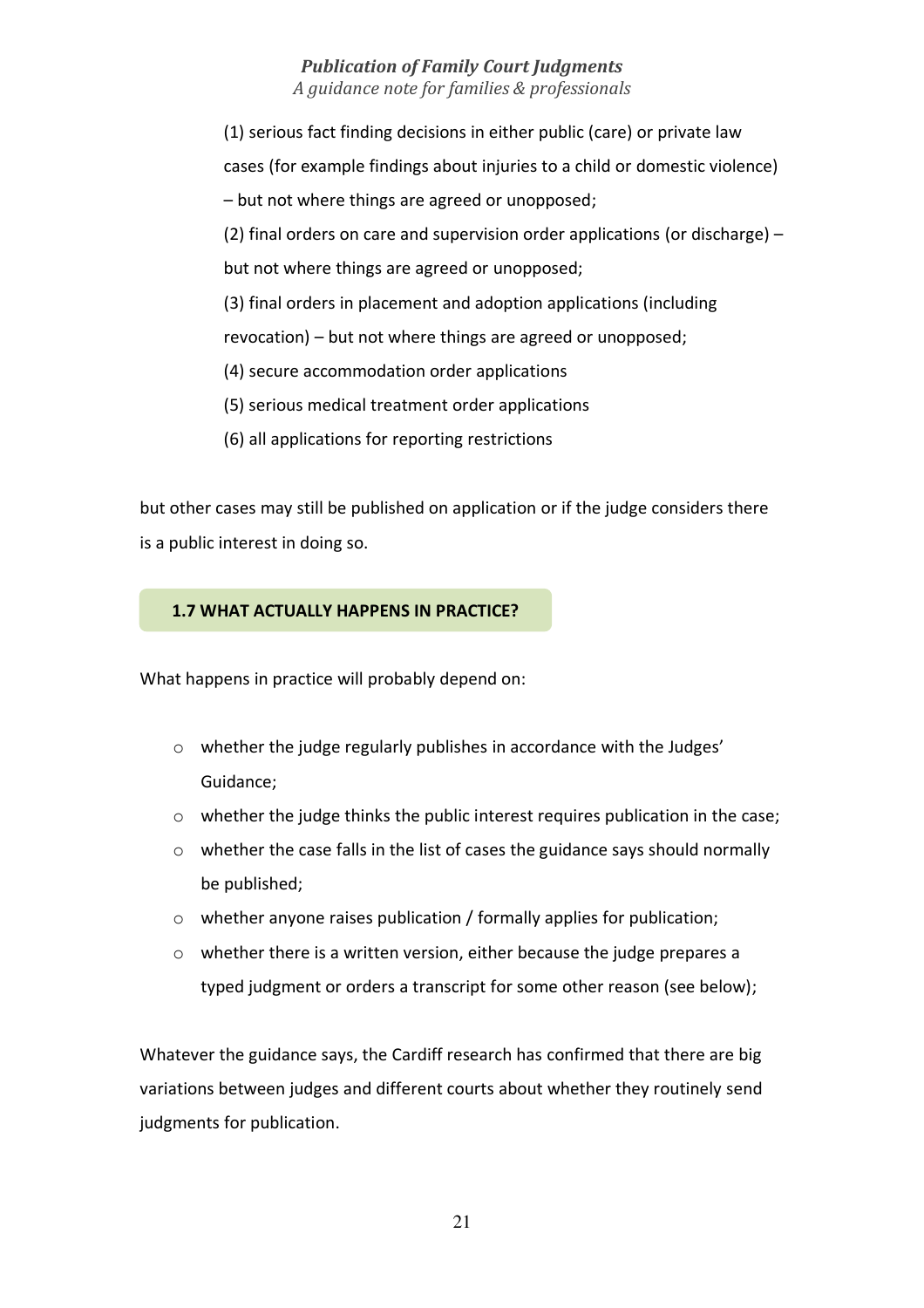Judges who intend publication will generally prepare their own written judgments or order transcripts of judgments. Other judges may routinely give oral judgments and may not address the issue unless asked.

Often no party has any interest in publication, no one wants to incur the costs of a transcript of an oral judgment and no one will raise the issue of publication at all.

But sometimes someone does want a written judgment prepared for some reason, and then the issue of publication is more likely to come up. For example:

- $\circ$  Local authority children's services or CAFCASS<sup>11</sup> may want a transcript of judgment for their records if relevant to a future assessment, for example, of a baby due to be born;
- o Children's services or CAFCASS might want a judgment to provide information to intended new permanent carers of the child, to keep for the child to read when they are an adult; or to share with external agencies subject to certain rules; etc;
- o A family member may want publication to tell their story; show they have been vindicated; or as a record or for use in an application to appeal; etc
- o A judgment may be released to the police for a criminal investigation or to other bodies for the purposes of making a complaint of some sort about someone involved in the case;
- o A judgment from a fact finding hearing may be needed for a family member to reflect on or to inform an expert assessing what should happen next;
- o The Police may wish to have sight of a judgment to help them decide whether they should prosecute any possible criminal offence (they are entitled to a copy of any judgment automatically under court rules).

As someone else might raise this issue, it's a good idea to have thought about what your answer might be if you were suddenly asked what you think about publication and what anonymisation might be required.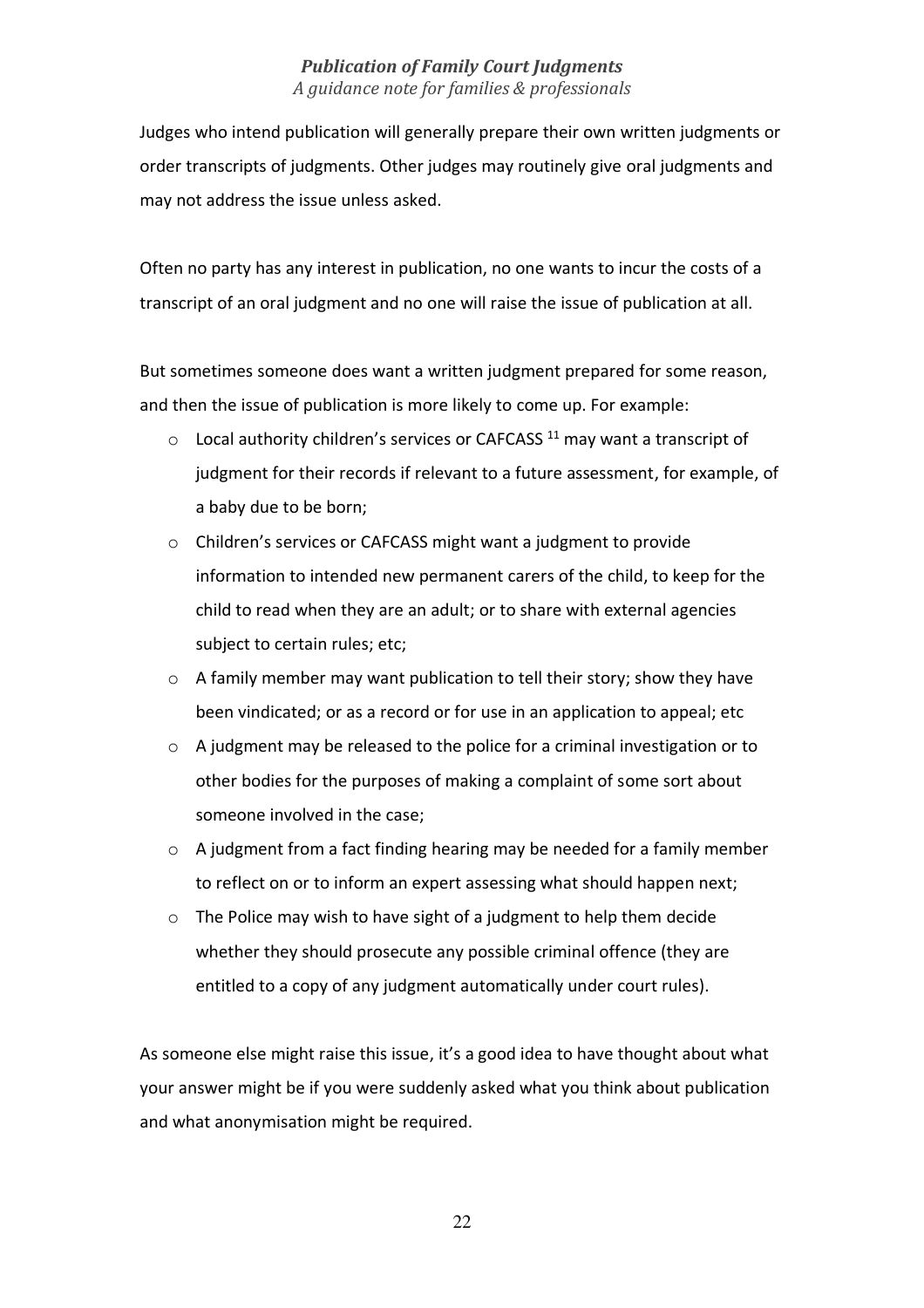#### **1.8 WHAT IF I** *DON'T* **WANT THE JUDGMENT PUBLISHED?**

- It may be best to say nothing, whilst also being ready to tell the judge and parties you are opposed to publication, with reasons if anyone suggests it;
- You can ask to approve any anonymised judgment for publication before it is sent for publishing and you can use **the Checklist in Part 2** of this guide to help you make any arguments for any further detail to be taken out if it poses an unacceptable risk of you or someone else in the case being identified and / or harmed;
- It is ok to say, "I would agree to publication if this or that detail were removed from the judgment";
- So, first think about how the anonymisation can be made safe and sufficient. If you still think it can't be, you will need to be ready to show *in your particular situation* exactly how the balance between public interest in open justice and privacy falls against publication, even if well anonymised. If your judgment is one of the types of judgment listed in the Schedules you will need "compelling" (really good) reasons to avoid publication (assuming that someone else has raised the topic – sometimes it passes unmentioned);
- You might be able to point to specific harm or difficulty that you are worried about such as :
	- o The risk that you or a member of your family might become identifiable locally and that you or a family member would be harassed, bullied or disadvantaged,
	- o The risk that your location or that of a family member might be discovered by someone who is a risk to you or a family member (for example a violent ex partner),
	- o You are worried about press harassment or intrusion (for example door-stepping or using material on your Facebook or social media profile),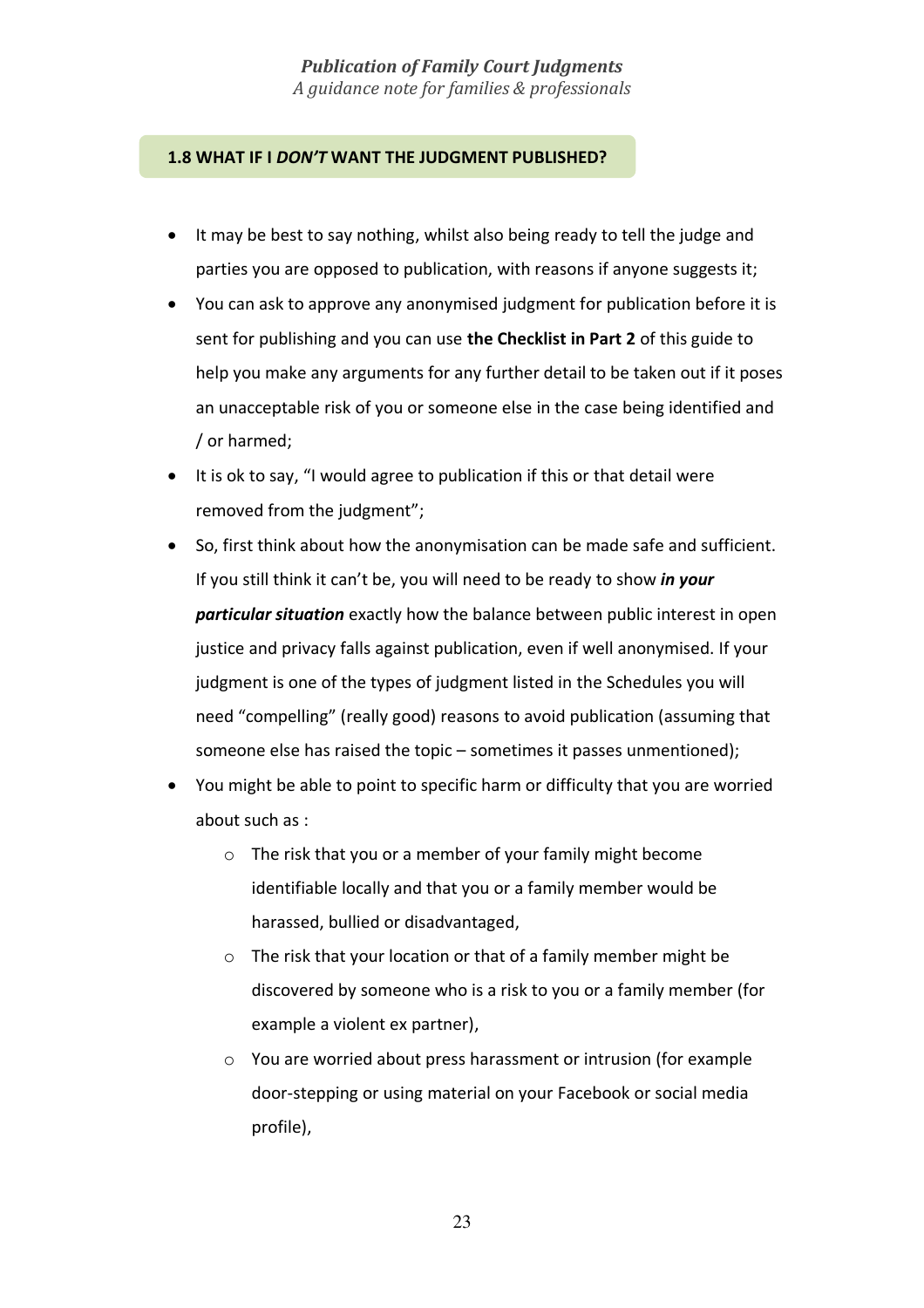- o You are worried that you might be the subject of criticism in the press or on social media,
- o Publication might lead to worry about a child's placement (for example because their location may become known), meaning they have to change placement or move home,
- o The details are so upsetting that they should not be published either because they are distressing for an involved adult to read, inappropriate for public consumption (for example because of their graphic nature\*) or because they might be found by a child in an unplanned way;
- You can see that most of these arguments could be dealt with in most cases by really good anonymisation or removal of unnecessary detail\*;
- It is your right to have your arguments heard and to be given reasons for any decision to refuse this. If you need to prepare arguments or research the law you could ask the judge to adjourn the decision to a hearing specifically on this. For example, if there are complex legal or factual arguments or the situation has arisen unexpectedly with parties unprepared;
- The judge is entitled to decide to publish a judgment even if you object. It is important that IF the judge agrees to publish the judgment you let them know what anonymisation you think is appropriate;
- If the decision doesn't go your way it may be possible to appeal the decision to publish. However this guidance note does not cover appeals. A decision about publication is likely to be classed as a "case management decision" which has a time limit for appeal of 7 days, so urgent legal advice and action is important.

\*Different people hold different views about what amounts to "unnecessary detail" and whether something is too graphic for public consumption.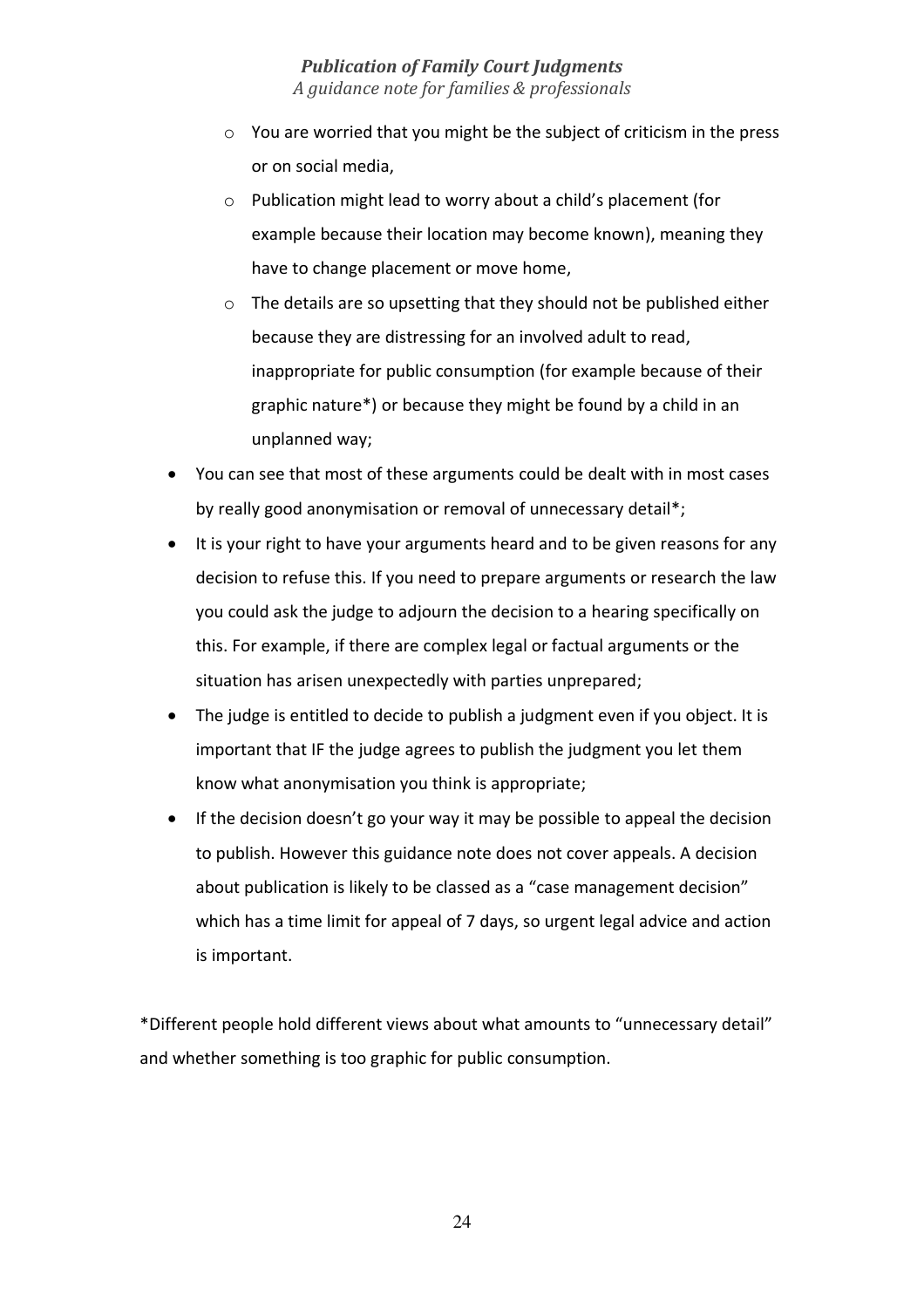#### **1.9 WHAT IF I** *DO* **WANT THE JUDGMENT PUBLISHED?**

- The judge will need to be satisfied that publication is in the public interest or that your case falls within the schedules to the guidance that means it should ordinarily be published.
- In any event, the judge will need to be satisfied that there is a written judgment already or that the costs of ordering one should be incurred.
- Unless the judge or another party is already raising the question of publication, then it is a good idea to raise it yourself as early as possible (or at any rate once you reach a point where you aren't likely to change your mind). If your case falls within the schedules to the guidance you can politely point out that you are raising it so that others can raise any compelling reasons why publication is not justified in this particular case  $-$  as the starting point is in favour of publication.
- The same things apply as in the paragraph above about your right to be heard, to be given reasons and to seek permission to appeal.

# **1.10 WHO PAYS FOR THE COSTS OF A TRANSCRIPT OF JUDGMENT?**

The Judges' Guidance says if the judge permits publication in the public interest then the costs should be met by the courts. By contrast, the costs of judgments that fall within Schedules to the Judges' Guidance should be shared between the parties.

Where the judgment is published on the application of the press or a party (i.e. those cases which aren't in the Schedules and which the judge didn't decide of their own volition it was in the public interest to publish, and where someone asks them to publish anyway) then the costs are the responsibility of the person who asks.

However, we aren't sure that this is always how it works in practice. In care cases the parties will usually have legal aid. But there have reportedly been difficulties getting the Legal Aid Agency to agree to pay for the costs of a transcript in some cases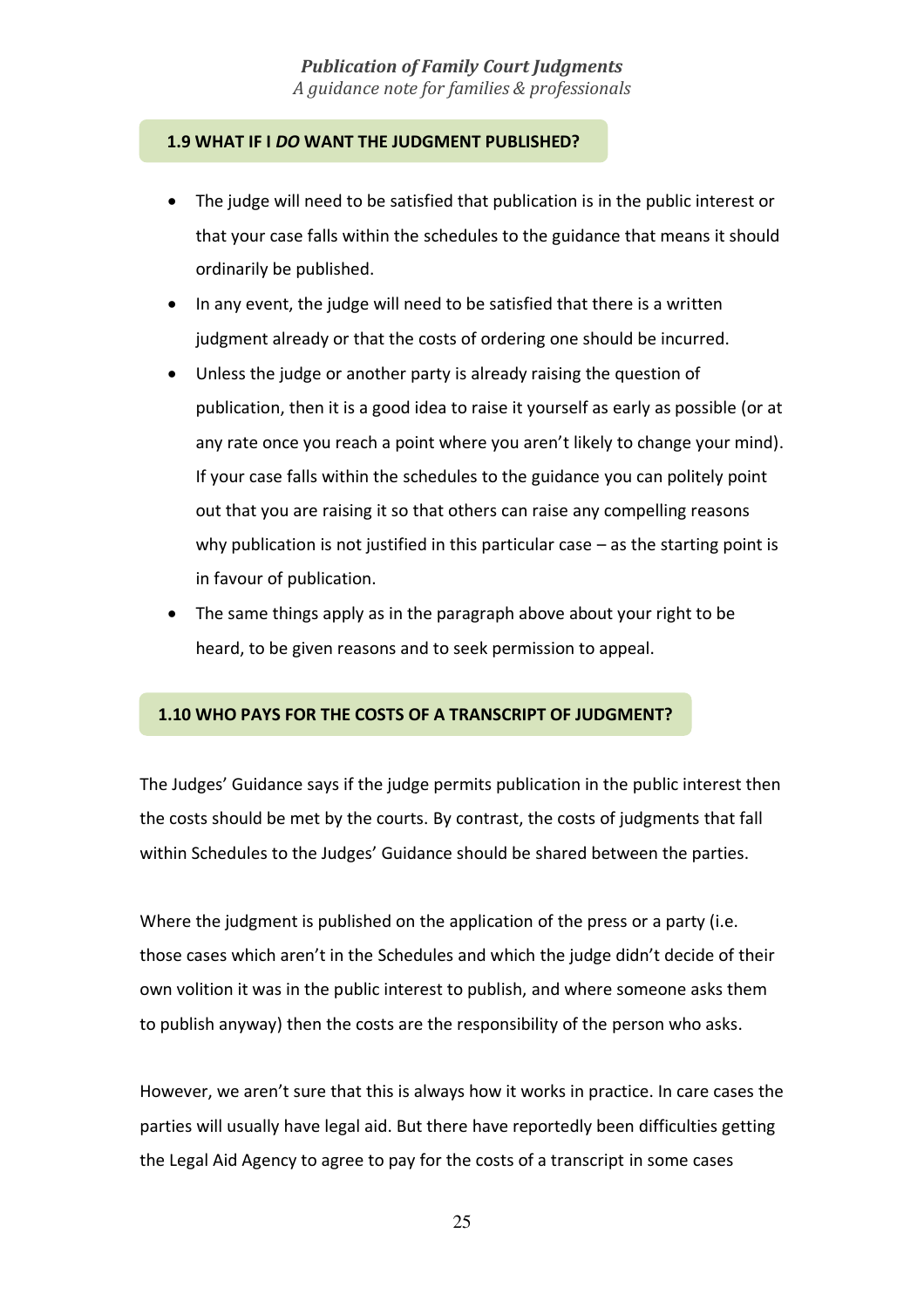where they think that cost is not justified for some reason, or that someone else could / should pay. And of course in some cases there IS no legal aid – so the court will have to decide whether one or more of the parties should pay for the costs of a transcript from their own pockets.

#### **1.11 OTHER THINGS TO THINK ABOUT**

- It can be very useful to have a judgment as a record. (Many people think that all parties – including the children for later life understanding- should receive one free, as of right, within a reasonable period after delivery of judgment). However it's important to be aware that under the Judges' Guidance, <sup>12</sup> asking for and obtaining a transcript of judgment may bring your case under the criteria for publication of that judgment in a way that it was not before the transcript was obtained.
- Bailii.org is a small charitable website which the public are largely unaware of, and has historically been mainly used by legal reporters, lawyers, researchers and academics. However, the Judges' Guidance has led to an increase in the number of 'ordinary' judgments published, (when we say 'ordinary' we mean cases that don't change the law but are good examples of how things typically work). Journalists are increasingly using bailii.org to find and write stories about family courts that the public will be interested in.
- Many newspapers try to publish only accurate reports with reasonable balance, while holding the strong opinions, which they are entitled to hold. But the regulatory code most newspaper publishers sign up to and the way it is interpreted in practice by their external 'regulator' (IPSO – under the Editors' Code) doesn't currently prevent some newspapers from publishing stories that 'cherry pick' isolated aspects of judgments for scandalous or controversial headlines that will sell papers, while ignoring the rest. They are not required to link to the judgment nor offer a genuinely balanced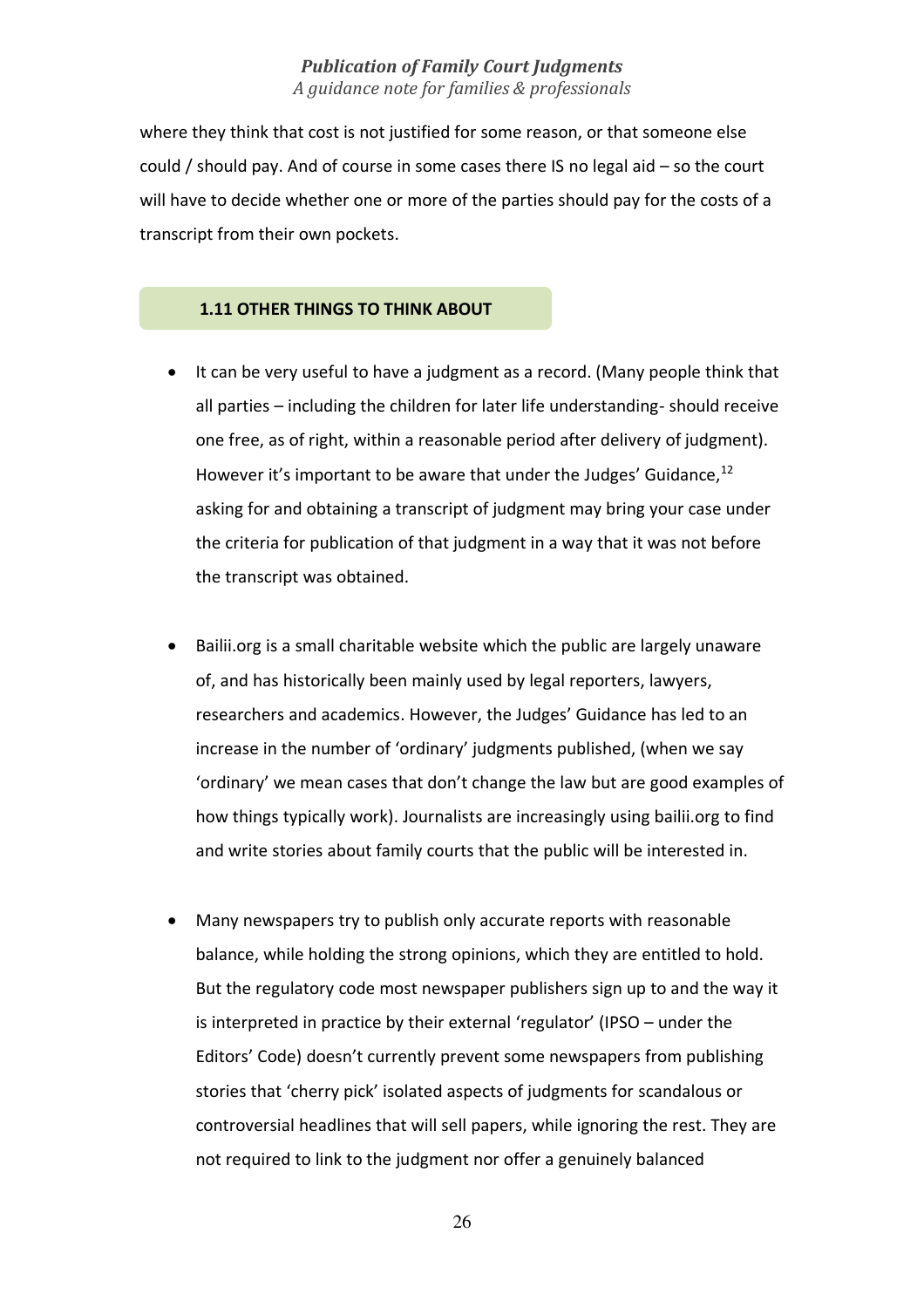presentation. And once information is out, it may remain forever 'out there' on the web even after the passage of time.

• You can ask your legal representative to ensure you have the chance to give your full instructions about how any judgment is anonymised before being sent for publication and to check the final version. If you are not legally represented, you can ask to do this directly yourself. See **Part 2 Checklist** for guidance on some things to consider. Put your requests about anonymisation in writing or have your legal representative do so. Significant disagreements can be referred to the judge.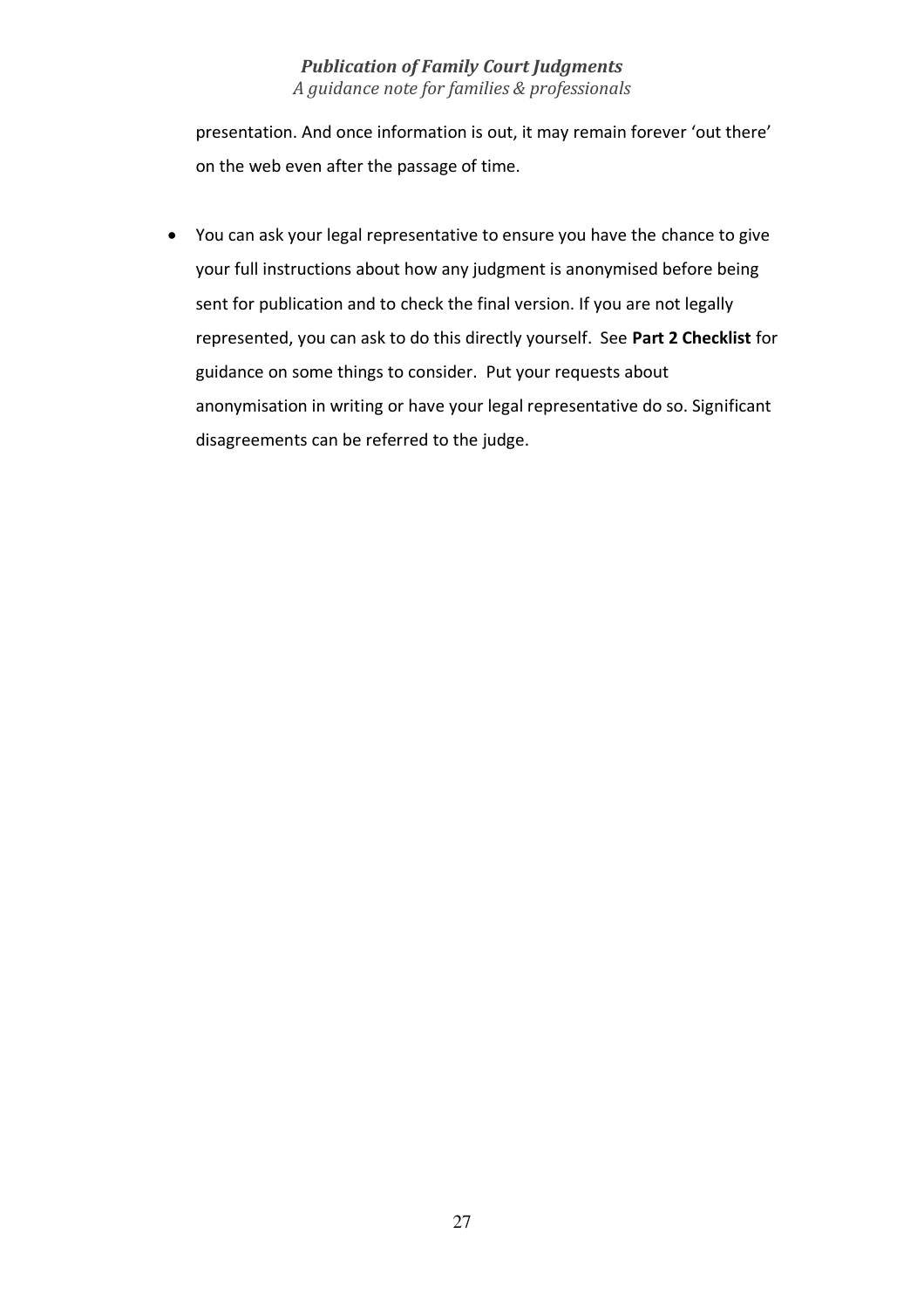#### **PART 2**

#### **THE ANONYMISATION CHECKLIST**

This checklist is intended to help you think about what should be anonymised or redacted, so you can think about whether or not a judgment can or should be published, and so that you can make sure that if it is published it is done safely for all.

It is also intended to help those to whom the task of anonymisation or checking may be delegated (usually lawyers acting for the parties) and to help those who are giving them instructions to think through what steps they want taken on their behalf BEFORE publication, in order to avoid a scramble after publication when something slips through the net or someone realises that they should have asked for removal of an identifying detail after all.

What needs to be done to a judgment will depend on a number of things. For example:

- Some judgments may come ready anonymised (some judges type their own judgments and habitually use initials anyway) and may need little work
- Some families have unusual characteristics such as uncommon ethnicity for the locality, or an unusual number / configuration of sibling group; or an unusual medical or other characteristic;
- Or the particular facts relating to their situation are already in the public domain or likely to be such as through reporting of criminal trial,
- The subject matter of some judgments may be particularly likely to attract media or community interest and attention or may contain graphic details which may be humiliating or distressing or render a victim vulnerable if published in full (for example sexual abuse cases).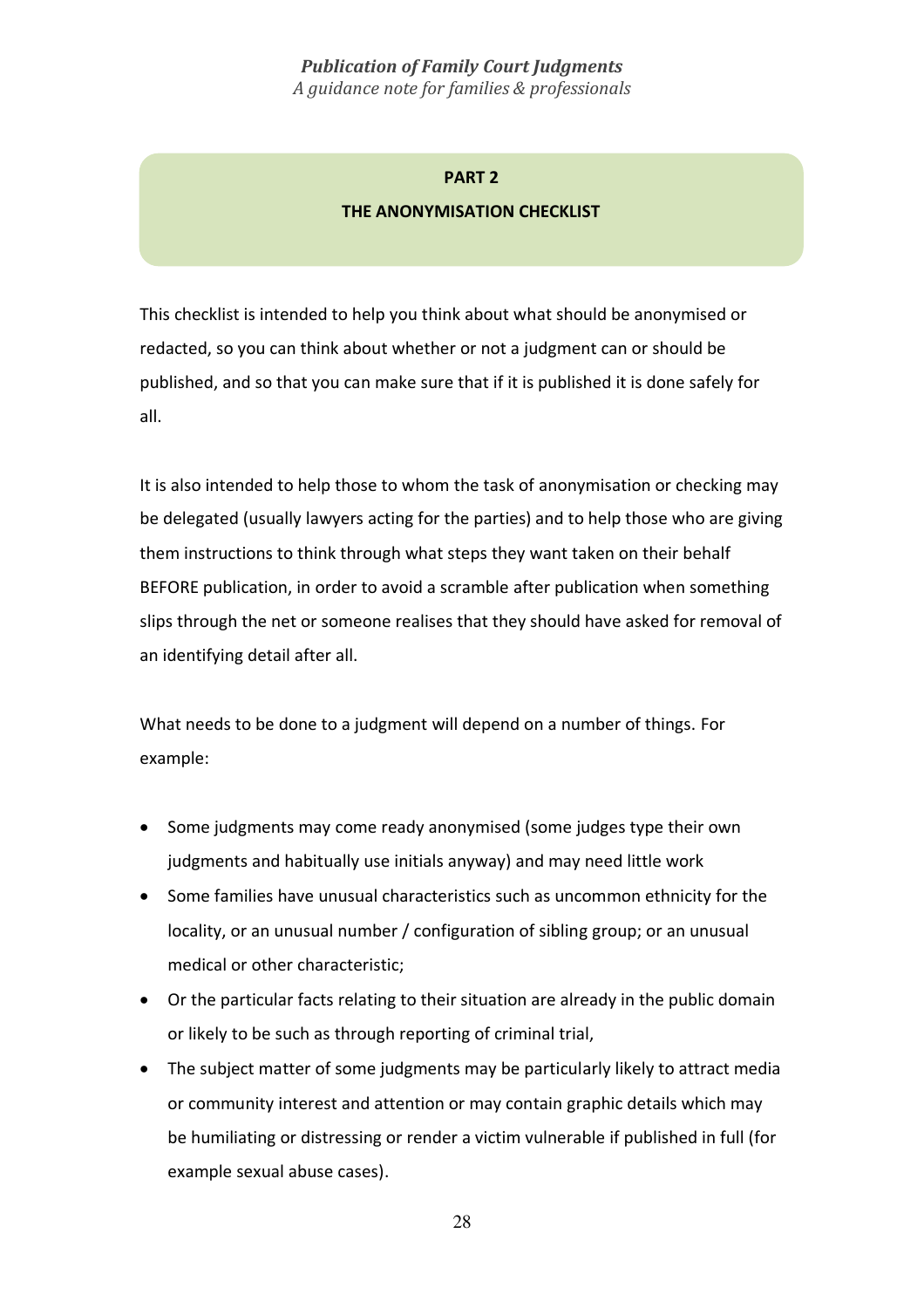For pragmatic reasons lawyers to whom this task are delegated may tend to err on the side of caution, removing more detail than is strictly necessary. There is a risk that such an approach could defeat the purpose of publication, that is to properly inform the public about what is done in their name. There is no point in publishing a judgment that says nothing once redacted – if a judgment seems pointless we suggest that either the anonymization strategy has probably been too enthusiastic or, if not, that the judgment should probably not be published at all.

Г

#### **ISSUE PRACTICE TO CONSIDER**

| <b>RUBRIC</b> | It is important to make sure that any rubric (a notice at the head       |
|---------------|--------------------------------------------------------------------------|
|               | of the judgment, warning of reporting restrictions) is                   |
|               | appropriate to the circumstances of the case and that it makes           |
|               | clear whether the court sat in private or public.                        |
|               |                                                                          |
|               | Ensure the deemed standard rubric or an amended version <sup>13</sup> is |
|               | clearly on the face of the order.                                        |
|               |                                                                          |
|               | Good idea to identify if any additional reporting restrictions are       |
|               | in place within the rubric.                                              |
|               |                                                                          |
|               | Standard rubric (see paragraph 21 President's Guidance):                 |
|               |                                                                          |
|               | This judgment was delivered in private. The judge has given              |
|               | leave for this version of the judgment to be published on                |
|               | condition that (irrespective of what is contained in the                 |
|               | judgment) in any published version of the judgment the                   |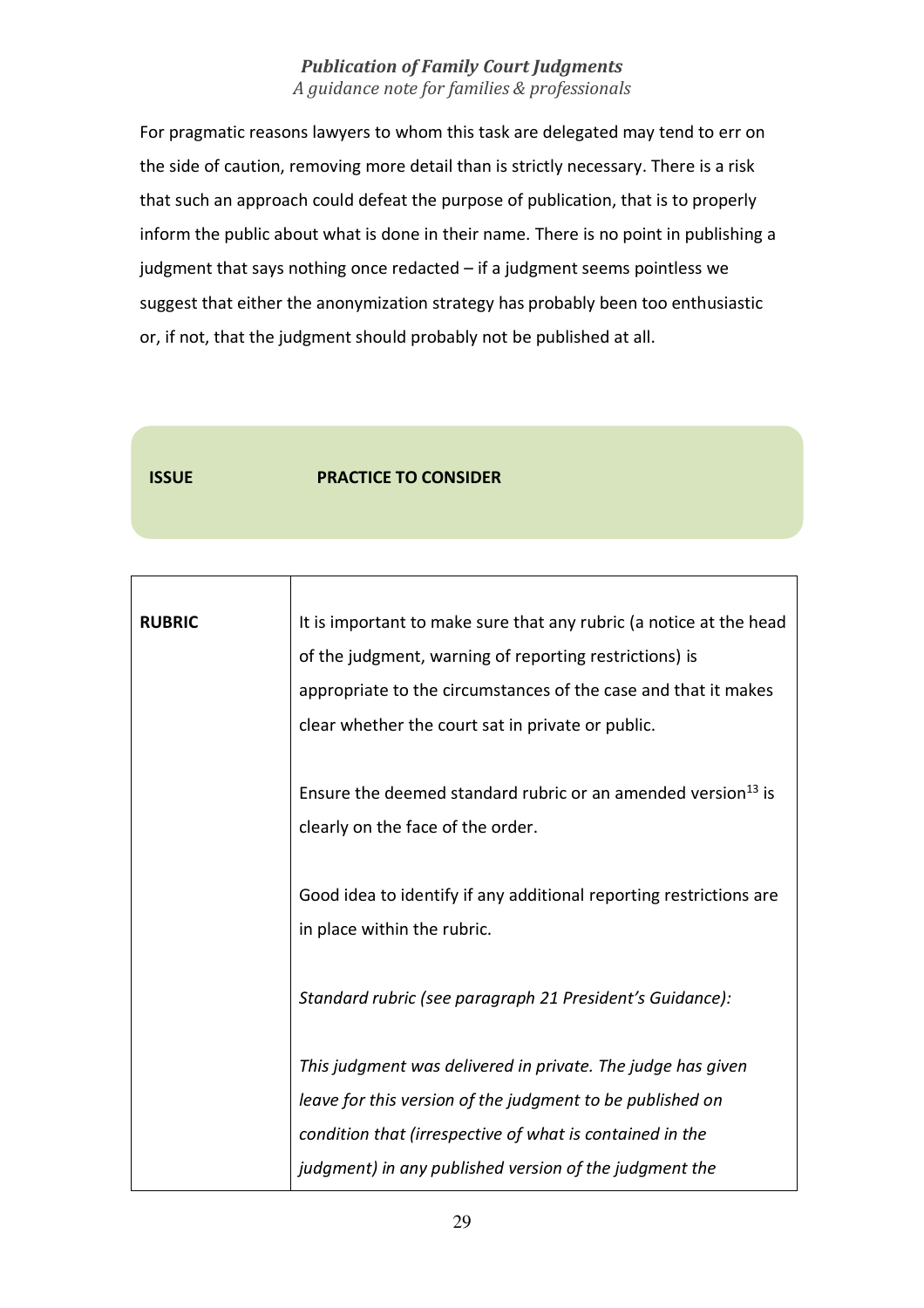|              | anonymity of the children and members of their family must be     |
|--------------|-------------------------------------------------------------------|
|              | strictly preserved. All person, including representatives of the  |
|              | media, must ensure that this condition is strictly complied with. |
|              | Failure to do so will be a contempt of court                      |
|              |                                                                   |
|              |                                                                   |
| <b>NAMES</b> | Consider using fictitious initials for children and/or            |
|              | generalised terms where possible e.g.: 'PJ' or 'XJ or 'the        |
|              | child', 'child 1' 'the Father', 'the family friend' where         |
|              | possible                                                          |
|              | But note that instead of an initial (which is a bit               |
|              | dehumanising), some people prefer use of a pseudonym              |
|              | (substitute name) which matches the gender and cultural           |
|              | background of a child, possibly with the same initial e.g.        |
|              | Hassan for Hamza or Cody for Christopher. If a pseudonym is       |
|              | used the judgment should say so.                                  |
|              |                                                                   |
|              | Terms like 'the mother or 'the father's cousin' or 'the father    |
|              | of X' are much easier for the reader to follow than initials      |
|              | such as 'AB' or 'XY', but in complex families such labels may     |
|              | themselves be inappropriate / difficult to apply or follow.       |
|              |                                                                   |
|              | Where initials are used it can be helpful to include a            |
|              | schedule of anonymisation at the outset to which the reader       |
|              | can quickly cross-refer back to.                                  |
|              |                                                                   |
|              | Pay particular attention to names of wider family and friends     |
|              | and names within quotes from expert reports / written             |
|              | evidence which are easy to miss. Take particular care if          |
|              | relying on transcription services to anonymise. Many              |
|              | anonymization errors seem to be connected with quotes             |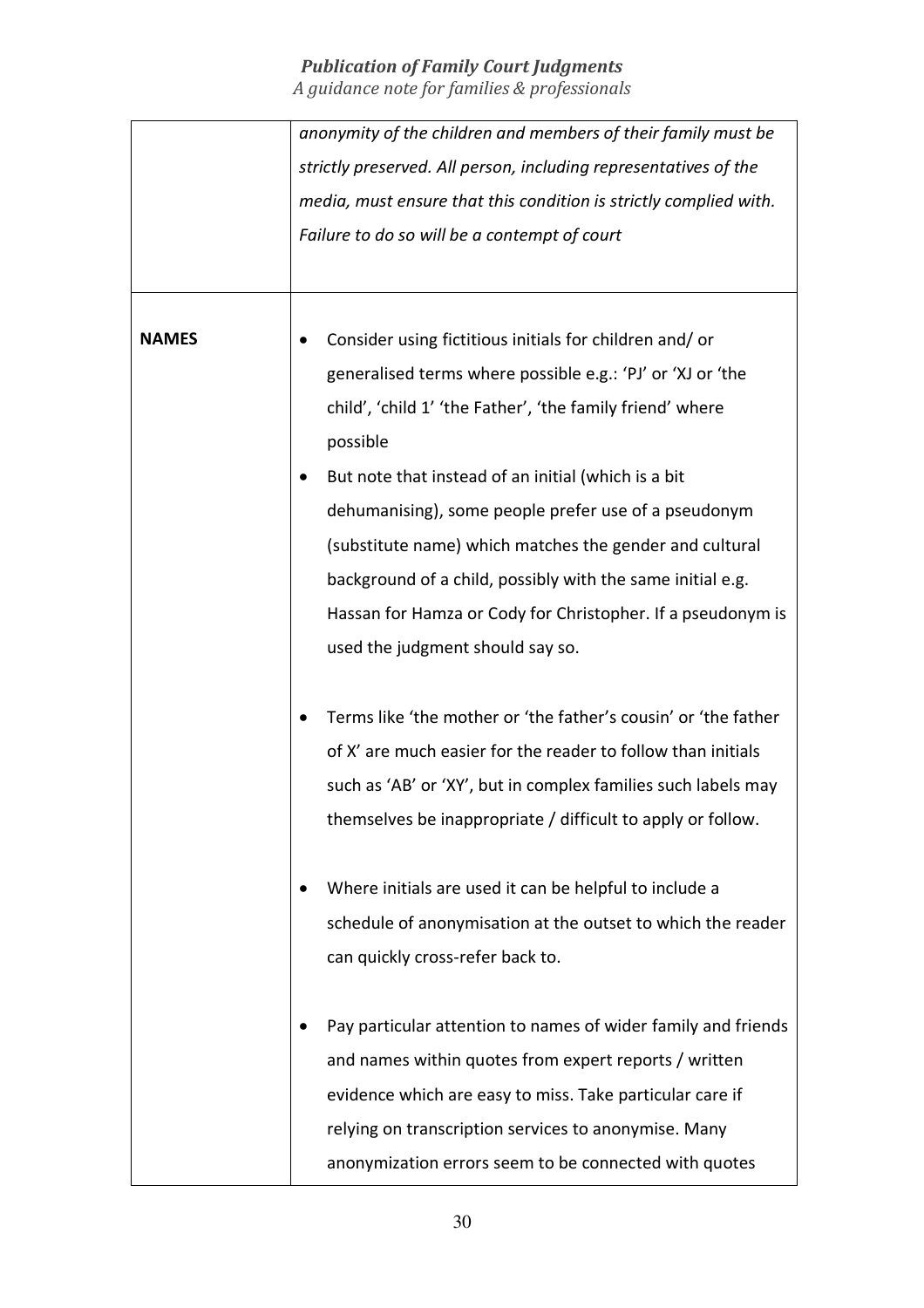|                       | from reports or documents or of oral evidence.                     |
|-----------------------|--------------------------------------------------------------------|
|                       |                                                                    |
|                       | Where fictitious initials or names are used to replace actual      |
|                       | names in a judgment that is being converted for publication        |
|                       | it is important not to be over reliant on electronic               |
|                       | "find+replace" commands, which can lead to errors and              |
|                       | accidentally allow the real name to slip through.                  |
|                       |                                                                    |
|                       | Ensure that all variants of a name are checked for and             |
|                       | removed, including misspellings (David, Dave, Davod)               |
|                       |                                                                    |
|                       | Print revised document and check manually.                         |
|                       |                                                                    |
|                       | Do not rely on someone else having checked the document.           |
|                       |                                                                    |
|                       |                                                                    |
|                       |                                                                    |
| <b>DATES OF BIRTH</b> |                                                                    |
|                       | Redact dates of birth to the month and year of birth where         |
|                       | possible:                                                          |
|                       |                                                                    |
|                       | 'Child A born in March 2017' or 'early 2017'                       |
|                       |                                                                    |
|                       | Combining the ages and number of members of a sibling group        |
|                       | can lead to identification locally, particularly where one or more |
|                       | child has identifying features such as a disability                |
|                       |                                                                    |
|                       |                                                                    |
|                       |                                                                    |
| <b>LOCATION OR</b>    | Generalise current villages, towns and even cities to wider        |
| <b>PRESENT</b>        | area e.g.: 'a small village in Lincolnshire'; 'a town/city in the  |
| <b>WHEREABOUTS</b>    | South West of England'                                             |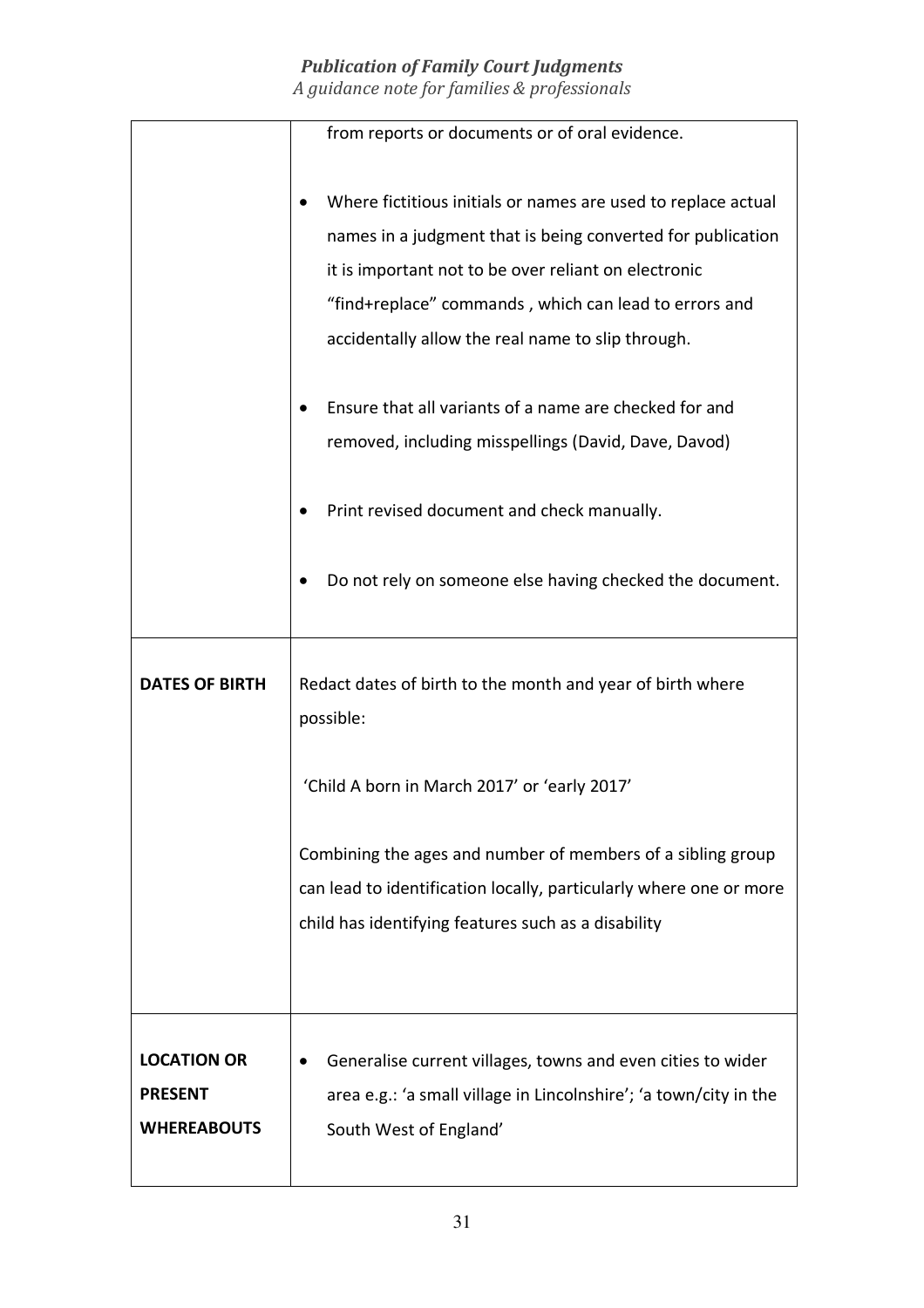|                        | As well as current schools, nurseries, colleges, workplaces,       |
|------------------------|--------------------------------------------------------------------|
|                        | refuges, hospitals where in-patient, places of worship, etc.       |
|                        | e.g. consider identifying tier of school and year group            |
|                        | without identifying the school itself, in smaller communities      |
|                        | where there is only one school of a particular type/tier           |
|                        | particular care may be needed                                      |
|                        |                                                                    |
|                        | Or Contact Centres; Family Centres, local Assessment               |
|                        | Centres or treatment projects; details of A&E or paramedics;       |
|                        |                                                                    |
|                        |                                                                    |
| <b>INDIRECT</b>        | Ensure details about type or characteristics of current schools,   |
| <b>IDENTIFIFCATION</b> | colleges etc don't effectively identify location by being the only |
|                        | one of its type in an area e.g. a mosque or a specialist school    |
|                        |                                                                    |
|                        |                                                                    |
| <b>JIGSAW</b>          | Think about the cumulative impact of the information that will     |
| <b>IDENTIFICATION'</b> | be contained in a judgment set alongside with other information    |
|                        | that is already in the public domain (jigsaw identification)       |
|                        |                                                                    |
|                        | Consider in particular whether there is already any information    |
|                        | on social media about the case, media coverage of related          |
|                        | criminal proceedings, or even other judgments from the same        |
|                        | proceedings / concerning the same parties.                         |
|                        |                                                                    |
| (i) Ethnicity,         | Consider whether details of someone's ethnicity, religion or       |
| religion,              | citizenship are relevant, necessary and proportionate to the       |
| citizenship etc.       | increased risk of 'jigsaw' identification from specifying an       |
|                        | identifiable minority group within a much wider community          |
|                        |                                                                    |
|                        |                                                                    |
|                        |                                                                    |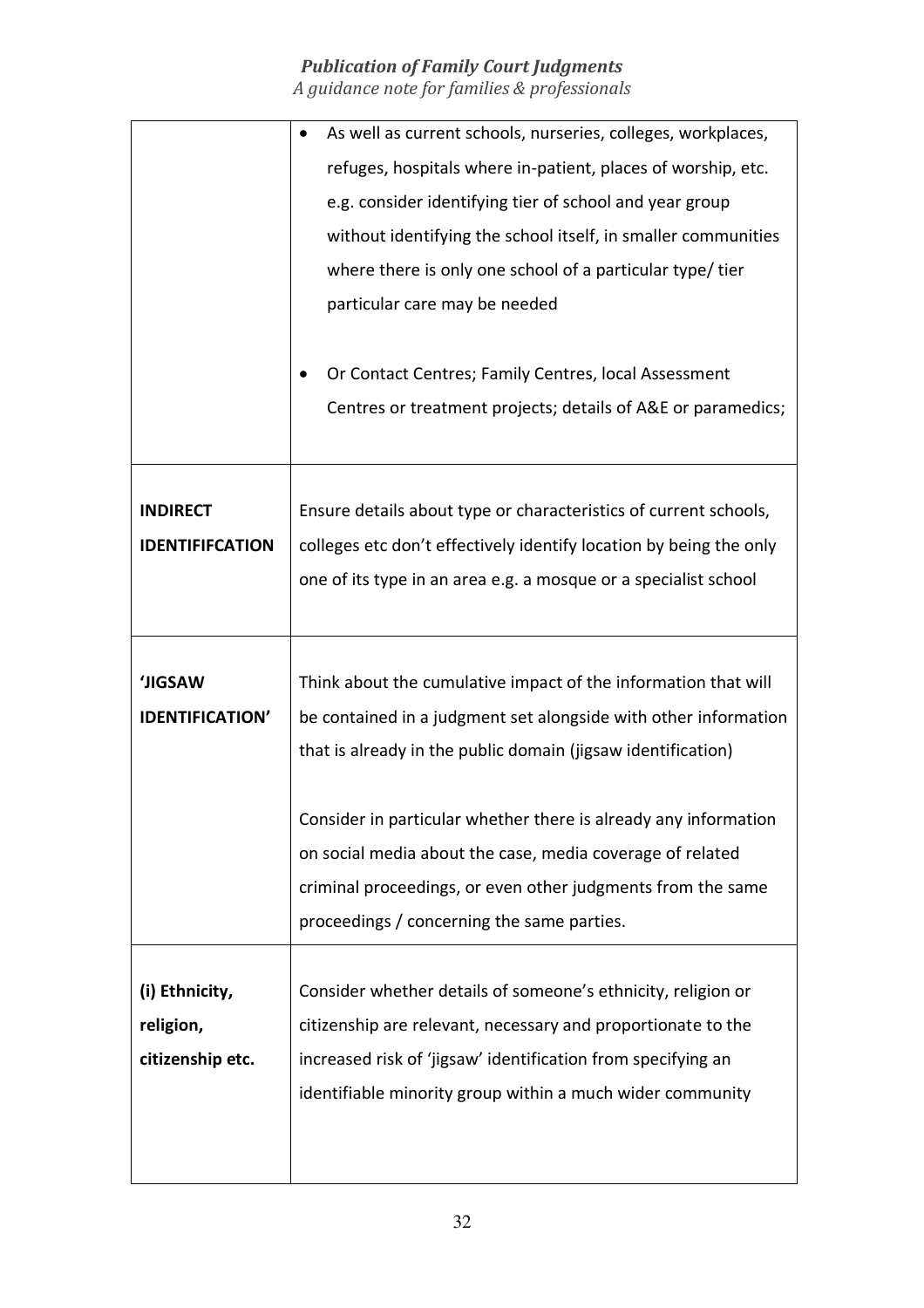| (ii) Details of<br>some unusual<br>disabilities,<br>illnesses,<br>conditions or<br>other<br>characteristics | Consider generalising rare characteristics or conditions, which<br>may be identifying.<br>E.g. 'a rare, genetic disorder' rather than the specific genetic<br>disorder particularly if in a small rural borough, or if so rare as to<br>be identifying in itself                                                                                                                                                                                                                                                                                                            |
|-------------------------------------------------------------------------------------------------------------|-----------------------------------------------------------------------------------------------------------------------------------------------------------------------------------------------------------------------------------------------------------------------------------------------------------------------------------------------------------------------------------------------------------------------------------------------------------------------------------------------------------------------------------------------------------------------------|
| (iii) Criminal<br>convictions                                                                               | Redacting the date, court and judge dealing with criminal<br>proceedings, to a suitable generalised summary may be<br>sensible if identification is a worry - the date and location of<br>a conviction can make it very easy to identify a family<br>through search engines;<br>Consider redaction of identifying detail of incidents (see<br>below)<br>the judge could be asked to publish a short note<br>acknowledging the existence of a qualifying judgment<br>withheld temporarily from publication to avoid prejudicing a<br>criminal trial with date of next review |
| (iv) Future<br>criminal trial<br>likely or intended                                                         | It will often be inappropriate to publish anything whilst criminal<br>investigations / proceedings are pending. This does not always<br>mean that no publication will ever be possible, so it is worth<br>thinking about what mechanism will be used to ensure the<br>question is reconsidered at the appropriate point (when the<br>criminal matters have finished).                                                                                                                                                                                                       |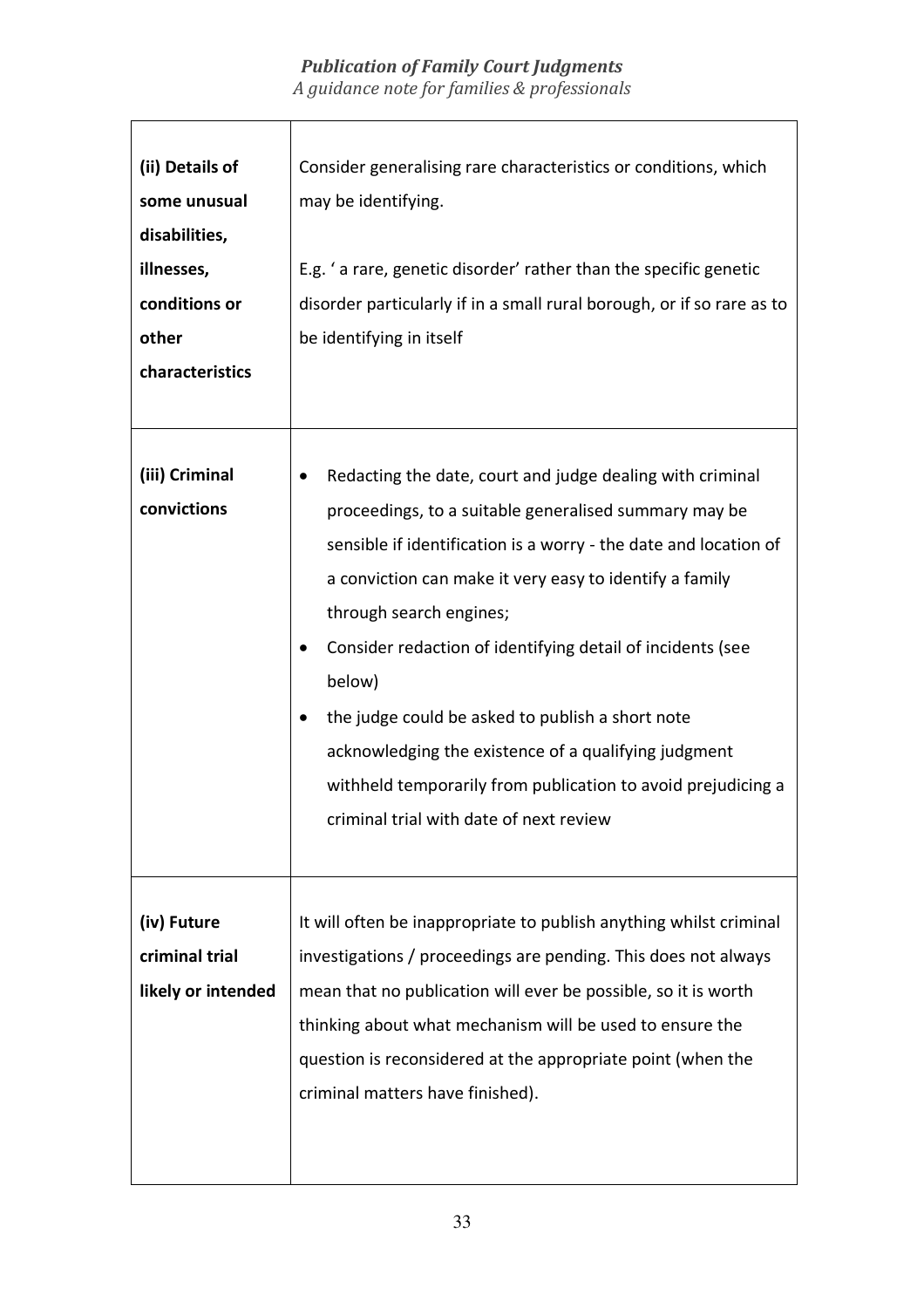| (v) Social media<br>postings                                           | Consider whether there are any feasible steps to avoid<br>unnecessary risk of jigsaw identification through a published<br>judgment being linked with known or likely social media<br>postings identifying the child. In some cases it may be possible<br>to minimise likelihood of 'linking' by avoiding certain<br>unnecessary detail in the judgment                                                                                                                                                   |
|------------------------------------------------------------------------|-----------------------------------------------------------------------------------------------------------------------------------------------------------------------------------------------------------------------------------------------------------------------------------------------------------------------------------------------------------------------------------------------------------------------------------------------------------------------------------------------------------|
| (v) Unnecessary<br>detail including<br>graphic sexual<br>abuse         | Draft and check for redundant detail that can be generalised or<br>left out if it unnecessarily increases risk of children or families<br>being unintentionally identified<br>In particular consider asking for the redaction of graphic sexual<br>details to a summary, perhaps identifying for future reference<br>where any fuller detail is to be found.<br>Where this sort of detail is redacted it is a good idea to use<br>square brackets or similar to show that something has been<br>taken out |
| <b>WHO TO NAME</b>                                                     |                                                                                                                                                                                                                                                                                                                                                                                                                                                                                                           |
| <b>Naming local or</b><br>treating<br>practitioners /<br>professionals | Naming of GPs, dentists, health visitors, teachers, school staff,<br>ambulance workers, paramedics, A&E staff, contact workers,<br>foster carers, local CAMHS staff or any other local, treating<br>professionals or their practices may add little by way of useful<br>information, but may increase the risk of identification of a                                                                                                                                                                     |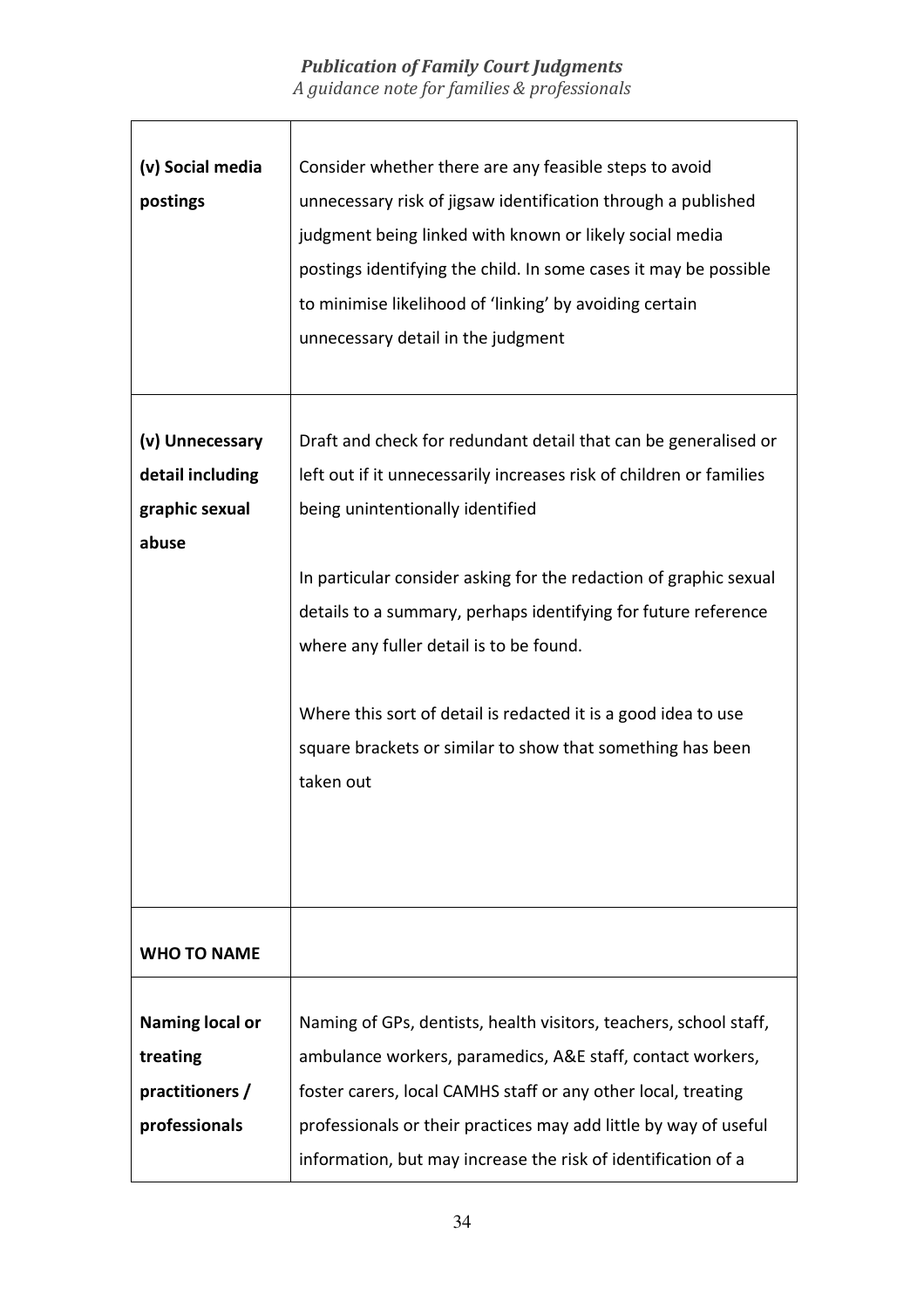|                         | family or individual children within their local community or     |
|-------------------------|-------------------------------------------------------------------|
|                         | school. In some cases there may be relevance to naming an         |
|                         | individual, for example if there have been professional failings. |
|                         | If professionals are anonymised a judgment should use initials    |
|                         |                                                                   |
|                         | to distinguish clearly between individual professional witnesses. |
|                         | Occasionally a judge will anonymise the names of the lawyers      |
|                         | involved in a case for added protection, but this is not normally |
|                         | needed or justified                                               |
|                         |                                                                   |
|                         |                                                                   |
| Naming non-local,       | Professionals not working directly in the family's local          |
| non-treating,           | community, such as court appointed Independent Social             |
| court appointed         | Workers, consultants, psychologists, assessment centres,          |
| experts                 | guardians etc. can usually be named without a particular risk of  |
|                         | jigsaw identification                                             |
|                         |                                                                   |
| <b>Naming the local</b> | The LA can normally be named without a particular risk of jigsaw  |
| authority (LA)          | identification - but in some cases there may be a risk of         |
|                         |                                                                   |
|                         | identification of a family by the local community through         |
|                         | combination of family details in a judgment and geography (e.g.   |
|                         | if a LA is very small), particularly if picked up by local press. |
|                         |                                                                   |
|                         |                                                                   |
|                         |                                                                   |
|                         |                                                                   |
|                         |                                                                   |
|                         |                                                                   |
|                         |                                                                   |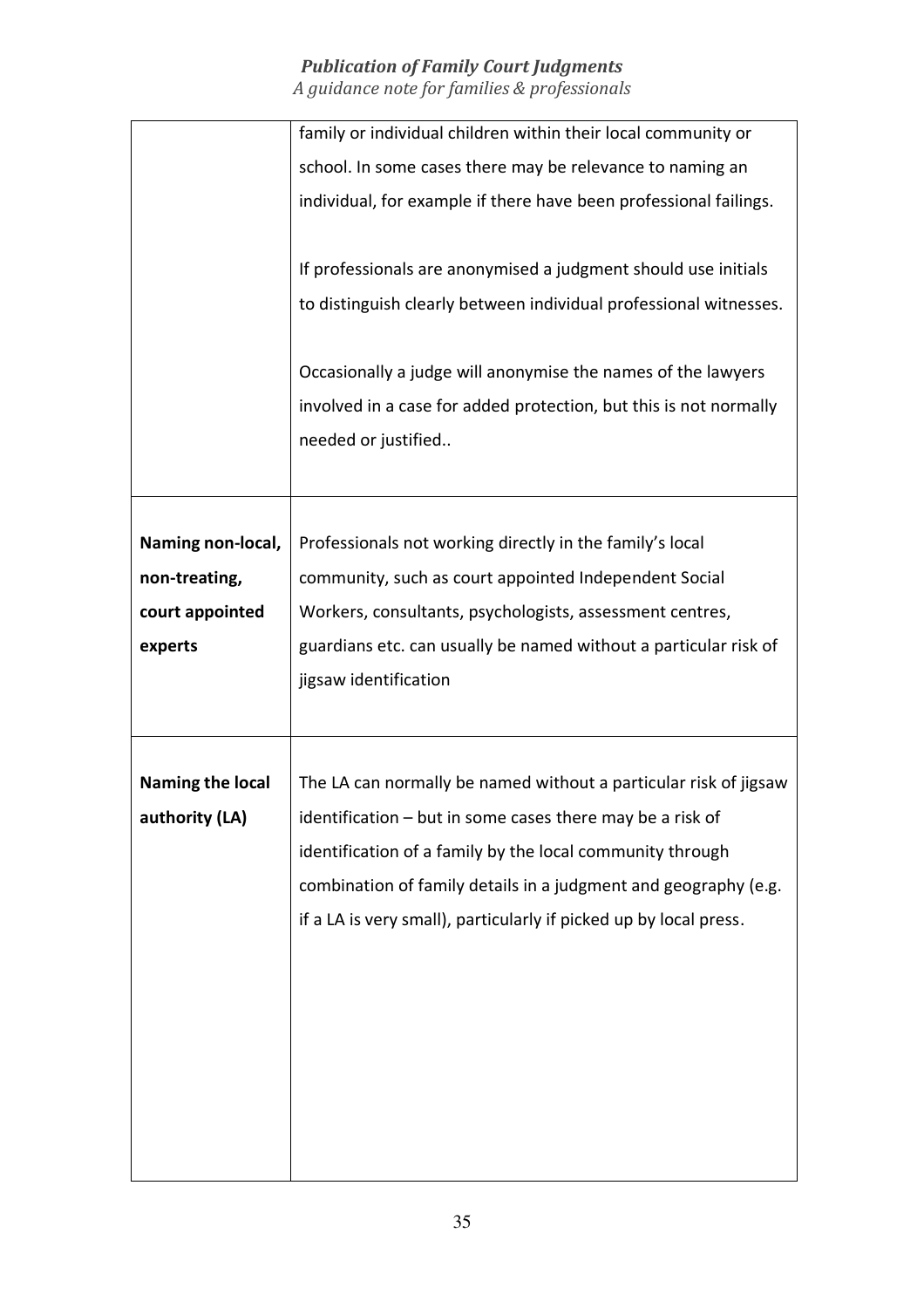| Naming the               | If the judge criticises poor practice consider:                |
|--------------------------|----------------------------------------------------------------|
| social workers,          | What level of practitioner should be named e.g.<br>$\circ$     |
| Independent              | managers or heads of service / Directors or individual         |
| <b>Reviewing</b>         | practitioners? 14                                              |
| <b>Officers, CAFCASS</b> | whether good practice is also adequately publicised<br>$\circ$ |
| Guardians /              | in the relevant area;                                          |
| officers)                | the full range of options for accountability and<br>$\circ$    |
|                          | reform.                                                        |
|                          |                                                                |